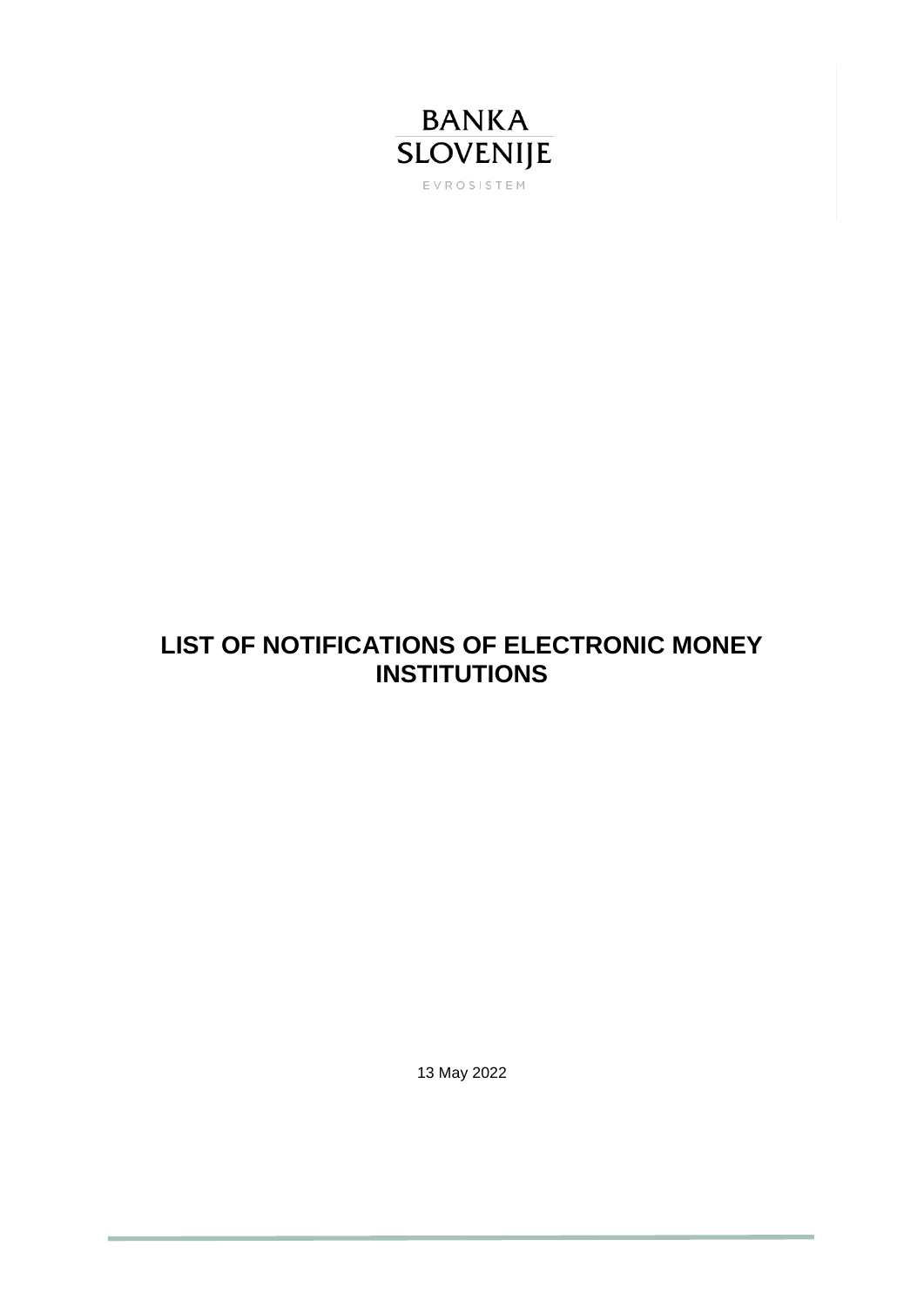| <b>Electronic money</b><br>institution                             | <b>Competent</b><br>national authority                                | <b>Activities relating</b><br>to issuance of<br>electronic money | Payment services <sup>1</sup>                      | Date of<br>receipt of the<br>notification |
|--------------------------------------------------------------------|-----------------------------------------------------------------------|------------------------------------------------------------------|----------------------------------------------------|-------------------------------------------|
| <b>Syspay Limited</b>                                              | <b>Malta Financial</b><br><b>Services Authority</b><br>(MLT)          | - issuing<br>- distribution<br>- redemption                      | 1., 2., 3., 5., 6.                                 | 28/12/2011<br>05/12/2013                  |
| <b>Wave Crest Holdings</b><br>Limited                              | <b>Financial Services</b><br>Commission<br>(GIB)                      | - issuing<br>- distribution<br>- redemption                      | 1., 2., 3., 5., 6., 7                              | 13/03/2012                                |
| Flashiz S.A. <sup>23</sup>                                         | Commission de<br>Surveillance du<br><b>Secteur Financier</b><br>(HUX) | $-i$ ssuing<br>- distribution<br>- redemption                    | 3., 5., 7.                                         | 13/06/2012                                |
| "Paysera LT", UAB <sup>4</sup>                                     | Lietuvos Bankas<br>(LTU)                                              | - issuing<br>- distribution<br>- redemption                      | 1., 2., 3., 4., 5., 6., 7.<br>8. (PSD2)            | 23/10/2012<br>22/05/2019                  |
| <b>Amazon Payments</b><br>Europe S.C.A.                            | Commission de<br>Surveillance du<br><b>Secteur Financier</b><br>(LUX) | - issuing                                                        | 3., 6., 7.<br>4.                                   | 29/10/2012<br>10/04/2013                  |
| "iCard" AD <sup>5</sup>                                            | <b>Bulgarian National</b><br>Bank (BGR)                               | - issuing<br>- distribution<br>- redemption                      | 3., 5.<br>1., 2., 3., 4., 5., 6.<br>(PSD2)         | 15/01/2013<br>06/08/2018                  |
| Payoneer (EU)<br>Limited                                           | <b>Financial Services</b><br>Commission<br>(GIB)                      | - issuing<br>- distribution<br>- redemption                      | 6.<br>1., 2., 3., 4., 5., 7.                       | 01/02/2013<br>23/10/2015                  |
| iZettle AB <sup>6</sup>                                            | Finansinspektionen<br>(SWE)                                           | -issuing<br>- distribution<br>-redemption                        | 6.                                                 | 07/02/2013                                |
| <b>Transact Payments</b><br>Limited                                | <b>Financial Services</b><br>Commission<br>(GIB)                      | - issuing<br>- distribution<br>- redemption                      | 1., 2., 3., 4., 5., 6., 7.                         | 26/02/2013                                |
| <b>Worldline Financial</b><br>Solutions NV <sup>78</sup>           | National Bank of<br>Belgium (BEL)                                     | - issuing<br>- distribution<br>- redemption                      | 1., 2., 3., 4., 5., 6., 7.<br>1, 2, 3, 4, 5, 6, 7. | 05/03/2013<br>08/10/2015                  |
| Masterpayment<br><b>Financial Services</b><br>Limited <sup>9</sup> | <b>Malta Financial</b><br><b>Services Authority</b><br>(MLT)          | - issuing<br>- distribution<br>- redemption                      | 3., 4., 5., 7.                                     | 04/10/2013                                |

## **List of notifications of electronic money institutions**

-

<sup>&</sup>lt;sup>1</sup> Payment services as cited by number of payment service in first paragraph of Article 5 of ZPlaSS which implements the Directive 2007/64/EC of the European Parliament and of the Council of 13 November 2007 on payment services in the internal market amending Directives 97/7/EC, 2002/65/EC, 2005/60/EC and 2006/48/EC and repealing Directive 97/5/EC. When PSD2 is stated next to the numbers of payment services, the number of payment service is cited in accordance with first paragraph of Article 5 of ZPlaSSIED which implements the Directive 2015/2366/EU of the European Parliament and of the Council of 25 November 2015 on payment services in the internal market, amending Directives 2002/65/EC, 2009/110/EC and 2013/36/EU and Regulation (EU) No 1093/2010, and repealing Directive 2007/64/EC.

<sup>2</sup> Until 26 September 2014, the institution's name was Mobey S.A.

<sup>&</sup>lt;sup>3</sup> Since 20 June 2015, the institution no longer has an authorisation for provision of services as an electronic money institution.

<sup>4</sup> Until 18 July 2016, the institution's name was "EVP International", UAB.

<sup>5</sup> Until 28 September 2017, the institution's name was Intercard Finance AD.

<sup>&</sup>lt;sup>6</sup> Since 30 November 2020, e-money institution ceased to conduct business in the Republic of Slovenia.

<sup>7</sup> Until 11 July 2014, the institution's name was Tunz.com SA/NV.

<sup>8</sup> Until 13 January 2022, the institution's name was Ingenico Financial Solutions NV.

 $9$  Until 23 June 2017, the institution's name was C4U – Malta Limited.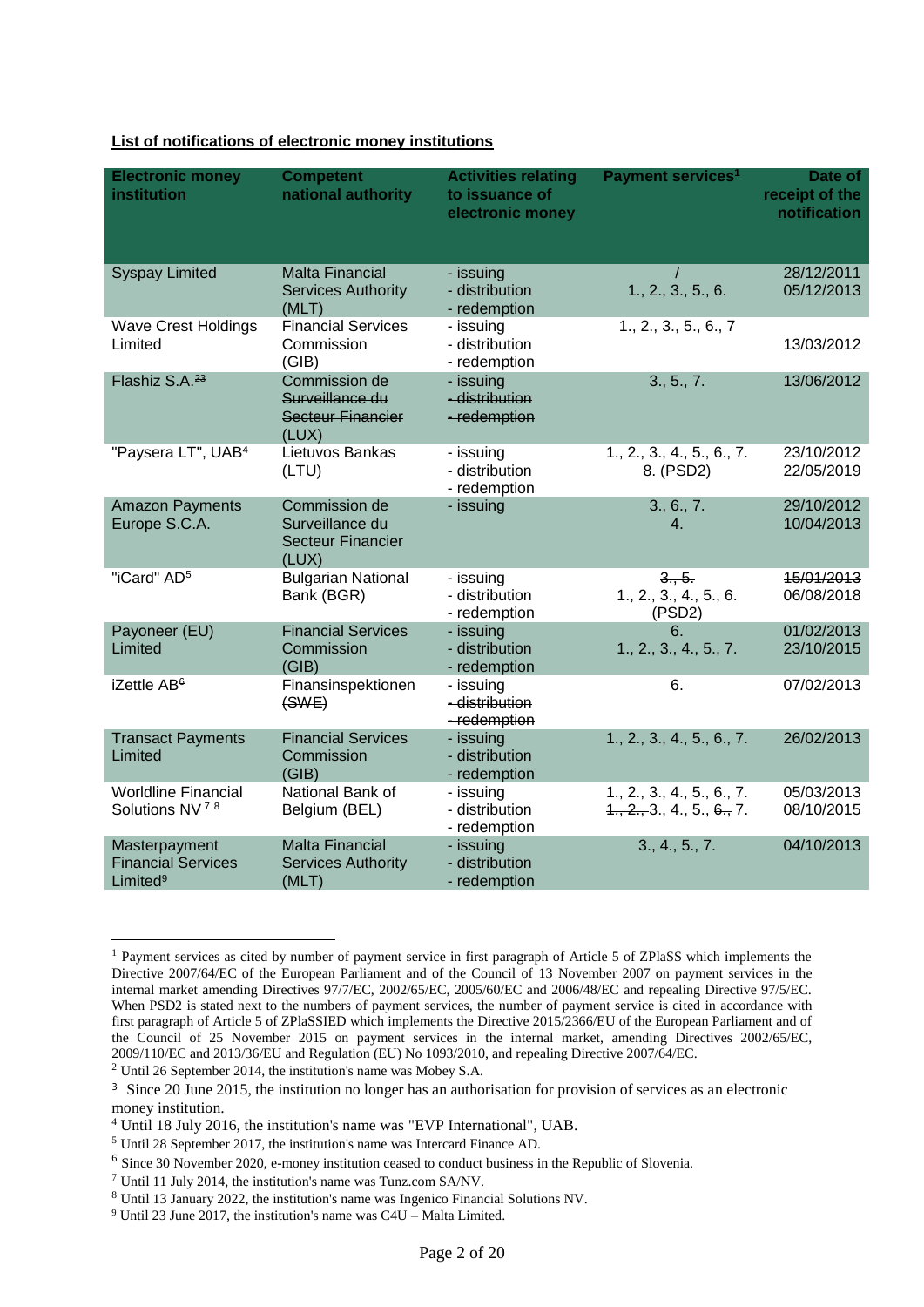| <b>Yapital Financial</b><br>A. G. <sup>10</sup> | Commission de<br>Surveillance du<br>Secteur Financier<br>(HUX) | issuing<br>-distribution<br>-redemption       | 3., 5., 6., 7.         | 28/10/2013               |
|-------------------------------------------------|----------------------------------------------------------------|-----------------------------------------------|------------------------|--------------------------|
| Safecharge Limited <sup>11</sup>                | <b>Central Bank of</b><br>Cyprus (CYP)                         | - issuing<br>- distribution<br>- redemption   | 5.                     | 03/01/2014<br>13/01/2015 |
| <b>Capital Financial</b><br>Services S. A.      | National Bank of<br>Romania (ROU)                              | - issuing<br>- distribution<br>- redemption   | 2., 4., 5.<br>3.(PSD2) | 27/03/2014<br>11/01/2021 |
| iPay International<br>$S.A.$ <sup>42</sup>      | Commission de<br>Surveillance du<br>Secteur Financier<br>(HUX) | $-i$ ssuing<br>- distribution<br>- redemption | 3., 5., 6., 7.         | 11/04/2014               |
| Insignia Cards<br>Limited                       | Malta Financial<br>Services Authority<br>(MLT)                 | - issuing<br>- distribution<br>- redemption   | 4., 5.                 | 22/04/2014               |
| "Transact Pro"<br>Limited                       | Finanšu un kapitāla<br>tirgus komisija<br>(LVA)                | - issuing<br>- distribution<br>- redemption   | 3., 5.                 | 05/09/2014               |
| Mangopay S.A. <sup>13</sup>                     | Commission de<br>Surveillance du<br>Secteur Financier<br>(LUX) | - issuing<br>- distribution<br>- redemption   | 3.,5. (PSD2)           | 23/09/2014<br>16/05/2019 |
| Imagor SA                                       | National Bank of<br>Belgium (BEL)                              | - distribution<br>- redemption                |                        | 13/02/2015               |
| FINXP Limited <sup>14</sup>                     | Malta Financial<br>Services Authority<br>(MLT)                 | - issuing                                     | 1., 2., 3., 4., 5., 7. | 17/08/2015               |
| <b>Dukascopy</b><br>Payments, Ltd <sup>15</sup> | Finanšu un kapitāla<br>tirgus komisija<br>(LVA)                | - issuing<br>- distribution<br>- redemption   | 3., 5.                 | 10/09/2015               |
| <b>EMP Systems Limited</b>                      | Malta Financial<br>Services Authority<br>(MLT)                 | - issuing<br>- distribution<br>- redemption   | 1., 2., 3., 5.         | 22/12/2015               |

| <b>VIVA PAYMENT</b><br><b>SERVICES S.A.</b>             | <b>Bank of Greece</b><br>(GRC)                                      | - issuing<br>- distribution<br>- redemption | 1., 2., 3., 5., 6., 7. | 13/01/2016               |
|---------------------------------------------------------|---------------------------------------------------------------------|---------------------------------------------|------------------------|--------------------------|
| <b>Rezidor Loyalty</b><br>Management A/S                | <b>Finanstilsynet</b><br>(DNK)                                      | - distribution<br>- redemption              |                        | 25/02/2016               |
| <b>QIWI Wallet Europe</b><br>Limited                    | Finanšu un kapitāla<br>tirgus komisija<br>(LVA)                     | - issuing<br>- distribution<br>- redemption | 3.                     | 24/03/2016               |
| Cardpay Limited                                         | Central Bank of<br>Cyprus (CYP)                                     | - issuing<br>- distribution<br>- redemption | 5.<br>3.(PSD2)         | 19/04/2016<br>07/06/2019 |
| <b>SOCIETE</b><br><b>FINANCIERE DU</b><br>PORTE-MONNAIE | Autorité de contrôle<br>prudentiel et de<br><b>Resolution (FRA)</b> | - issuing<br>- distribution<br>- redemption | 3., 5.<br>2. (PSD2)    | 30/05/2016<br>13/02/2019 |

<sup>10</sup> Since 4 May 2016, the institution no longer has an authorisation for provision of services as an electronic money institution.

<sup>11</sup> Until 7 September 2014, the entity provided payment services as a payment institution.

<sup>12</sup> Since 22 July 2016, the institution no longer has an authorisation for provision of services as an electronic money institution.

<sup>13</sup> Until 29 April 2016, the institution's name was Leetchi Corp S.A.

-

<sup>14</sup> Until 11<sup>th</sup> May 2021, the institution's name was Paymentworld Europe Limited.

<sup>15</sup> On 13<sup>th</sup> January 2021, the institution ceased to conduct business in the Republic of Slovenia.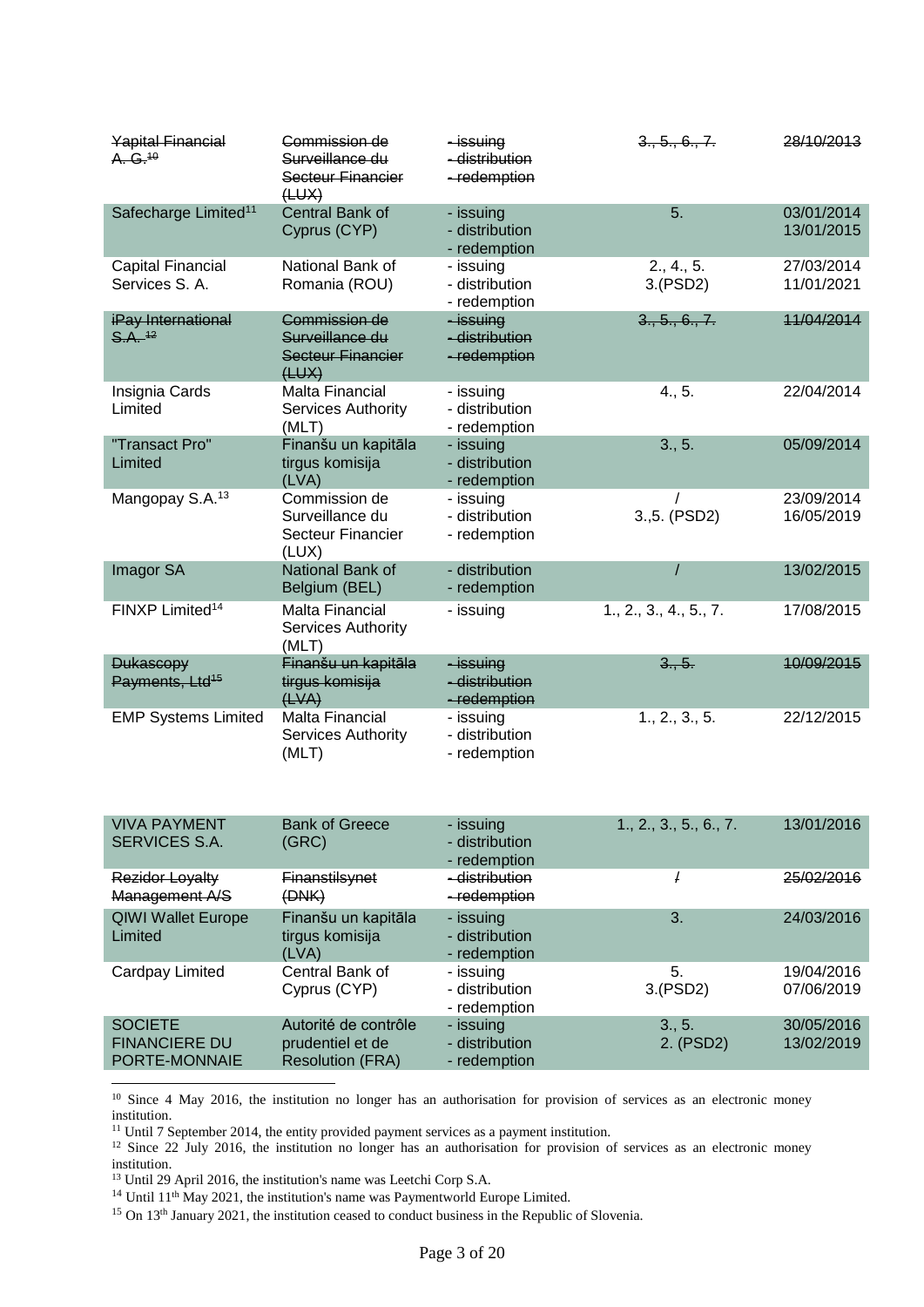| <b>ELECTRONIQUE</b><br><b>INTERBANCAIRE</b>                         |                                                                       |                                                                                                  |                                |                                        |
|---------------------------------------------------------------------|-----------------------------------------------------------------------|--------------------------------------------------------------------------------------------------|--------------------------------|----------------------------------------|
| "Paynetics" AD <sup>16 1718</sup>                                   | <b>Bulgarian National</b><br>Bank (BGR)                               | - issuing<br>- distribution<br>- redemption                                                      | 4, 5.<br>3.<br>7.,8. (PSD2)    | 14/06/2016<br>30/07/2018<br>21/12/2021 |
| SnapSwap<br>International S.C.A.                                    | Commission de<br>Surveillance du<br><b>Secteur Financier</b><br>(LUX) | - issuing<br>- distribution<br>- redemption                                                      | 5. (PSD2)                      | 07/09/2016<br>13/04/2021               |
| <b>Nobel Financial</b><br>Limited                                   | <b>Malta Financial</b><br>Services Authority<br>(MLT)                 | - distribution<br>- redemption                                                                   | 1., 2., 3., 5., 6., 7.         | 13/09/2016                             |
| Em@ney plc                                                          | <b>Malta Financial</b><br><b>Services Authority</b><br>(MLT)          | - issuing<br>- distribution<br>- redemption                                                      | 1., 2., 3., 4., 5., 6., 7.     | 20/09/2016                             |
| <b>Facebook Payments</b><br><b>International Limited</b>            | Central Bank of<br>Ireland (IRL)                                      | - issuing<br>- distribution<br>- redemption                                                      | 3., 5., 6., 7.                 | 25/10/2016                             |
| <b>SEQR Payments</b><br>$AB^{49}$                                   | Finansinspektionen<br>(SWE)                                           | -issuing<br>- distribution<br>- redemption                                                       | 3., 4., 5., 6.                 | 17/01/2017                             |
| W-HA                                                                | Autorité de contrôle<br>prudentiel et de<br><b>Resolution (FRA)</b>   | - issuing<br>- distribution<br>- redemption                                                      | 3., 5., 7.                     | 19/01/2017                             |
| International Fintech,<br><b>UAB</b>                                | Lietuvos Bankas<br>(LTU)                                              | - issuing<br>- distribution<br>- redemption<br>Via agent:<br>Caspero UAB<br><b>VeriCents UAB</b> | 3., 5.<br>3., 5.<br>3., 5., 6. | 19/01/2017<br>06/02/2018<br>06/02/2018 |
| DLocal Ltd <sup>20</sup>                                            | <b>Malta Financial</b><br>Services Authority<br>(MLT)                 | - issuing                                                                                        | 6., 7.                         | 24/02/2017                             |
| Sepaga E.M.I. Limited                                               | Central Bank of<br>Cyprus (CYP)                                       | - issuing<br>- distribution<br>- redemption                                                      | 2., 3., 5.                     | 13/03/2017                             |
| <b>DOCOMO Digital</b><br><b>Payment Services AG</b>                 | <b>Financial Market</b><br>Authority (LIE)                            | - issuing<br>- distribution<br>- redemption                                                      | 1., 2., 3., 5., 6., 7.         | 30/03/2017                             |
| UAB "deVere E-<br>Money"                                            | Lietuvos Bankas<br>(LTU)                                              | - issuing<br>- distribution<br>- redemption                                                      | 1., 2., 3., 4., 5., 6.         | 21/04/2017<br>04/07/2018               |
| <b>TSI-Transaction</b><br>services<br>international <sup>2122</sup> | Autorité de contrôle<br>prudentiel et de<br><b>Resolution (FRA)</b>   | -issuing<br>- distribution<br>-redemption                                                        | T                              | 29/05/2017                             |
| <b>CSC EUROPE</b><br>LIMITED <sup>23</sup>                          | Central Bank of<br>Cyprus (CYP)                                       | - issuing<br>- distribution<br>- redemption                                                      | 5.                             | 03.07.2017                             |

<sup>&</sup>lt;sup>16</sup> Until 11 April 2016, the entity provided payment services as a payment institution.

<sup>&</sup>lt;sup>17</sup> Until 1 August 2016, the institution's name was "Credibul" EAD.

<sup>18</sup> Until 1 August 2016, the institution's name was "Paynetics" EAD.

<sup>&</sup>lt;sup>19</sup> Since 25th January 2019 the entity no longer has an authorisation for the provision of services.

 $20$  Until 23 June 2017, the institution's name was Emerge Global Ltd.

 $21$  Until 15 June 2017, the institution's name was Ticket surf international (TSI).

 $^{22}$  Since 8<sup>th</sup> July 2021 the institution no longer has an authorisation for the provision of services.

 $^{23}$  Until  $2<sup>nd</sup>$  May 2022, the institution's name was CSC24Seven.com Limited.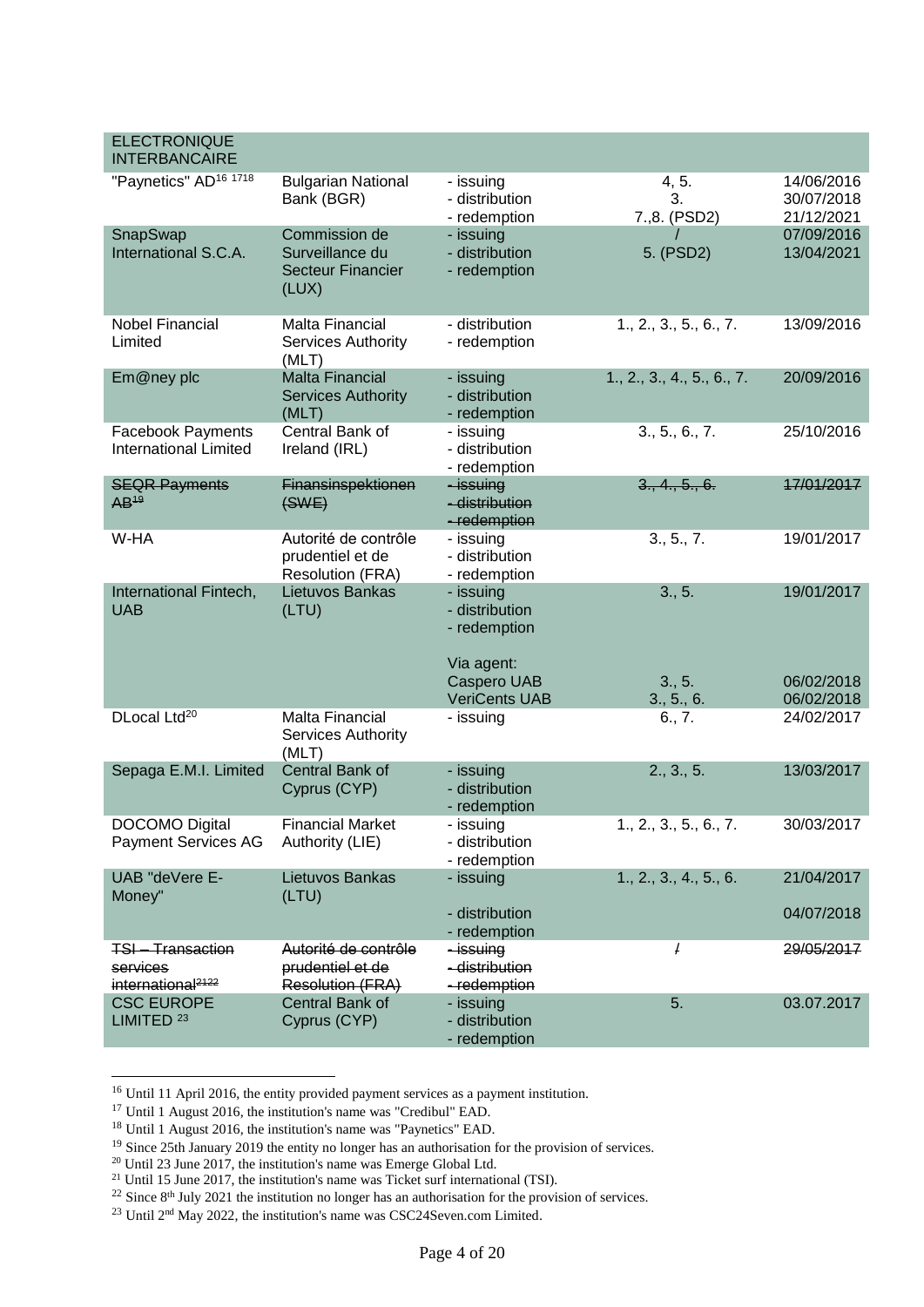| Weezzo Ltd <sup>2425</sup>            | Central Bank of<br>Cyprus (CYP)                                      | -issuing<br>- distribution<br>-redemption             | T                      | 06.07.2017               |
|---------------------------------------|----------------------------------------------------------------------|-------------------------------------------------------|------------------------|--------------------------|
| Xapo (Gibraltar)<br>Limited           | <b>Gibraltar Financial</b><br><b>Services</b><br>Commission<br>(GIB) | - issuing                                             |                        | 28/08/2017               |
| Paydoo Payments,<br>UAB <sup>26</sup> | Lietuvos Bankas<br>(LTU)                                             | Via agent:<br>Uphold, LDA <sup>27</sup>               | 3., 7.<br>4. (PSD2)    | 29/08/2017<br>27/07/2021 |
| iSignthis eMoney<br>Limited           | Central Bank of<br>Cyprus (CYP)                                      | - issuing<br>- distribution<br>- redemption           | 5.                     | 15/09/2017               |
| UAB Nium EU <sup>28</sup>             | Lietuvos Bankas                                                      | - issuing                                             | 2., 3., 5., 6.         | 11/10/2017               |
|                                       | (LTU)                                                                | - distribution<br>- redemption                        |                        | 04/07/2018               |
|                                       |                                                                      | Via agent:<br>Orenda Finance<br><b>IRE Limited</b>    |                        | 20/01/2022               |
|                                       |                                                                      | Incard Europe<br>Limited                              |                        | 26/01/2022               |
|                                       |                                                                      | <b>UAB Spondula</b>                                   |                        | 28/03/2022               |
|                                       |                                                                      | Via distributor:<br>Weavr (Europe) Ltd<br>E-Pay Space |                        | 09/02/2022<br>28/03/2022 |
| <b>EcommBX Limited</b>                | Central Bank of                                                      | - issuing                                             | 2., 3.                 | 18/10/2017               |
|                                       | Cyprus (CYP)                                                         | - distribution<br>- redemption                        | 8. (PSD2)<br>5. (PSD2) | 07/06/2019<br>11/02/2020 |
| Via Payments UAB                      | Lietuvos Bankas<br>(LTU)                                             | $\prime$                                              | 1., 2., 3., 4., 5., 7. | 15/11/2017               |
| <b>UAB 'Pervesk'</b>                  | Lietuvos Bankas<br>(LTU)                                             | - issuing<br>- distribution<br>- redemption           | 1., 2., 3., 5., 6.     | 15/11/2017               |
|                                       |                                                                      | Via agent:<br>Era Finance OU                          |                        | 21/04/2021               |
|                                       |                                                                      | PionPay OU                                            |                        | 21/04/2021               |
|                                       |                                                                      | Era Finance Ltd<br>UAB "Agavis" <sup>29</sup>         |                        | 21/04/2021<br>12/11/2021 |
|                                       |                                                                      | Via distributor:<br>Era Finance OU                    |                        | 21/04/2021               |
|                                       |                                                                      | PionPay OU                                            |                        | 21/04/2021               |
|                                       |                                                                      | Era Finance Ltd                                       |                        | 21/04/2021               |
|                                       |                                                                      | <b>Spectro Finance</b><br>ΟÜ                          |                        | 03/09/2021<br>12/11/2021 |

 $24$  Until August 2020, the institution's name was OKPAY CY Limited.

 $25$  On 5 August 2020 the institution ceased to conduct business in the Republic of Slovenia.

<sup>&</sup>lt;sup>26</sup> On 14 December 2017 Lietuvos Bankas sent a notification regarding the company's name change from UAB Libera exosculatio.

 $^{27}$  On the 31<sup>th</sup> January 2022 the agent ceased to conduct business (voluntarily deactivation).

 $28$  Until 12 February 2020, the institution's name was UAB Instarem EU.

 $^{29}$  On the 31<sup>th</sup> January 2022 the agent ceased to conduct business (voluntarily deactivation).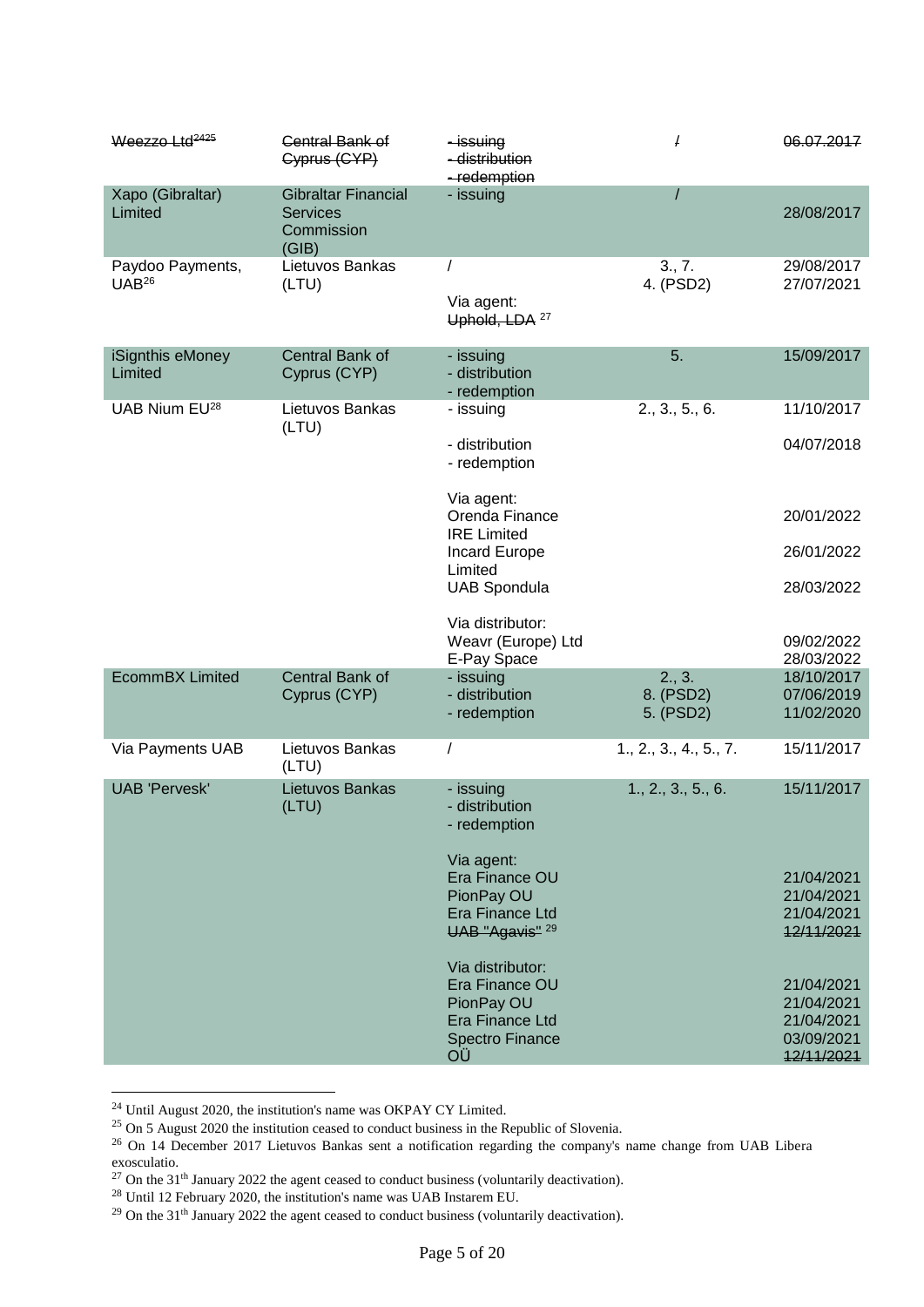|                                              |                                                      | UAB "Agavis" 30<br>UAB "Spectro             |                                  | 22/04/2022 |
|----------------------------------------------|------------------------------------------------------|---------------------------------------------|----------------------------------|------------|
|                                              |                                                      | Finance"                                    |                                  |            |
| Sibilla Solutions<br>Limited                 | Central Bank of<br>Cyprus (CYP)                      | - issuing<br>- distribution<br>- redemption |                                  | 30/11/2017 |
| Volkswagen                                   | Commission de                                        | - issuing                                   | $\prime$                         | 13/12/2017 |
| Payments S.A. <sup>31</sup>                  | Surveillance du<br><b>Secteur Financier</b><br>(LUX) | - distribution<br>- redemption              |                                  | 06/05/2019 |
|                                              |                                                      |                                             | 3., 5. (PSD2)                    | 20/08/2020 |
| Secure Nordic<br>Payments, UAB <sup>32</sup> | Lietuvos Bankas<br>(LTU)                             | - issuing                                   | 3., 5.                           | 03/01/2018 |
|                                              |                                                      | - distribution<br>- redemption              |                                  | 04/07/2018 |
| <b>UAB "IBS Lithuania"</b>                   | Lietuvos Bankas<br>(LTU)                             | - issuing                                   | 3.                               | 03/01/2018 |
|                                              |                                                      | - distribution<br>- redemption              |                                  | 04/07/2018 |
| <b>TRUSTCOM</b><br><b>FINANCIAL UAB 33</b>   | Lietuvos Bankas<br>(HTH)                             | <u>- issuing</u>                            | 1., 2., 3., 5., 6., 7.           | 06/02/2018 |
|                                              |                                                      | - distribution<br>-redemption               |                                  | 04.07.2018 |
| <b>GlobalNetint UAB</b>                      | Lietuvos Bankas<br>(LTU)                             | - issuing                                   | 1., 2., 3., 5., 6.               | 06/02/2018 |
|                                              |                                                      | - distribution<br>- redemption              |                                  | 04/07/2018 |
| <b>UAB "Seven Seas</b><br>Europe"            | Lietuvos Bankas<br>(LTU)                             | - issuing                                   | 3., 5.                           | 09/02/2018 |
|                                              |                                                      | - distribution<br>- redemption              |                                  | 04.07.2018 |
| Transactive systems<br><b>UAB</b>            | Lietuvos Bankas<br>(LTU)                             | - issuing                                   | 3., 5.                           | 21/02/2018 |
|                                              |                                                      | - distribution<br>- redemption              |                                  | 04.07.2018 |
| <b>UAB BLENDER</b><br>LITHUANIA              | Lietuvos Bankas<br>(LTU)                             | - issuing                                   | 3.                               | 21/02/2018 |
|                                              |                                                      | - distribution<br>- redemption              |                                  | 04/07/2018 |
| <b>Transact Europe EAD</b>                   | <b>Bulgarian National</b><br>Bank (Bolgarija)        | - issuing<br>- distribution                 | 1., 2., 3., 4., 5., 6.<br>(FSD2) | 16/03/2018 |
|                                              |                                                      | - redemption                                | 3., 5. (PSD2)                    | 05/03/2020 |
| <b>UAB "Glocash</b><br>Payment"              | Lietuvos Bankas<br>(LTU)                             | - issuing                                   | 1., 2., 3., 5., 6.               | 27/03/2018 |
|                                              |                                                      | - distribution<br>- redemption              |                                  | 04/07/2018 |
| <b>Wallter UAB</b>                           | Lietuvos Bankas<br>(LTU)                             | - issuing                                   | 1., 2., 3., 5., 6.<br>(PSD2)     | 27/03/2018 |
|                                              |                                                      | - distribution<br>- redemption              |                                  | 04/07/2018 |
| <b>UAB SatchelPay</b>                        | Lietuvos Bankas<br>(LTU)                             | - issuing                                   | 2., 3., 5.                       | 12/04/2018 |
|                                              |                                                      | - distribution<br>- redemption              |                                  | 04/07/2018 |

 $30$  On the 31<sup>th</sup> January 2022 the distributor ceased to conduct business (voluntarily deactivation).

<sup>&</sup>lt;sup>31</sup> On 5 November 2018 Commission de Surveillance du Secteur Financier sent a notification regarding the company's name

change from Volkswagen Finance Luxembourg II S.A.

<sup>&</sup>lt;sup>32</sup> Until 8 January 2020, the institution's name was MisterTango, UAB.

 $33$  On 17<sup>th</sup> March 2022 the institution ceased to conduct business in the Republic of Slovenia.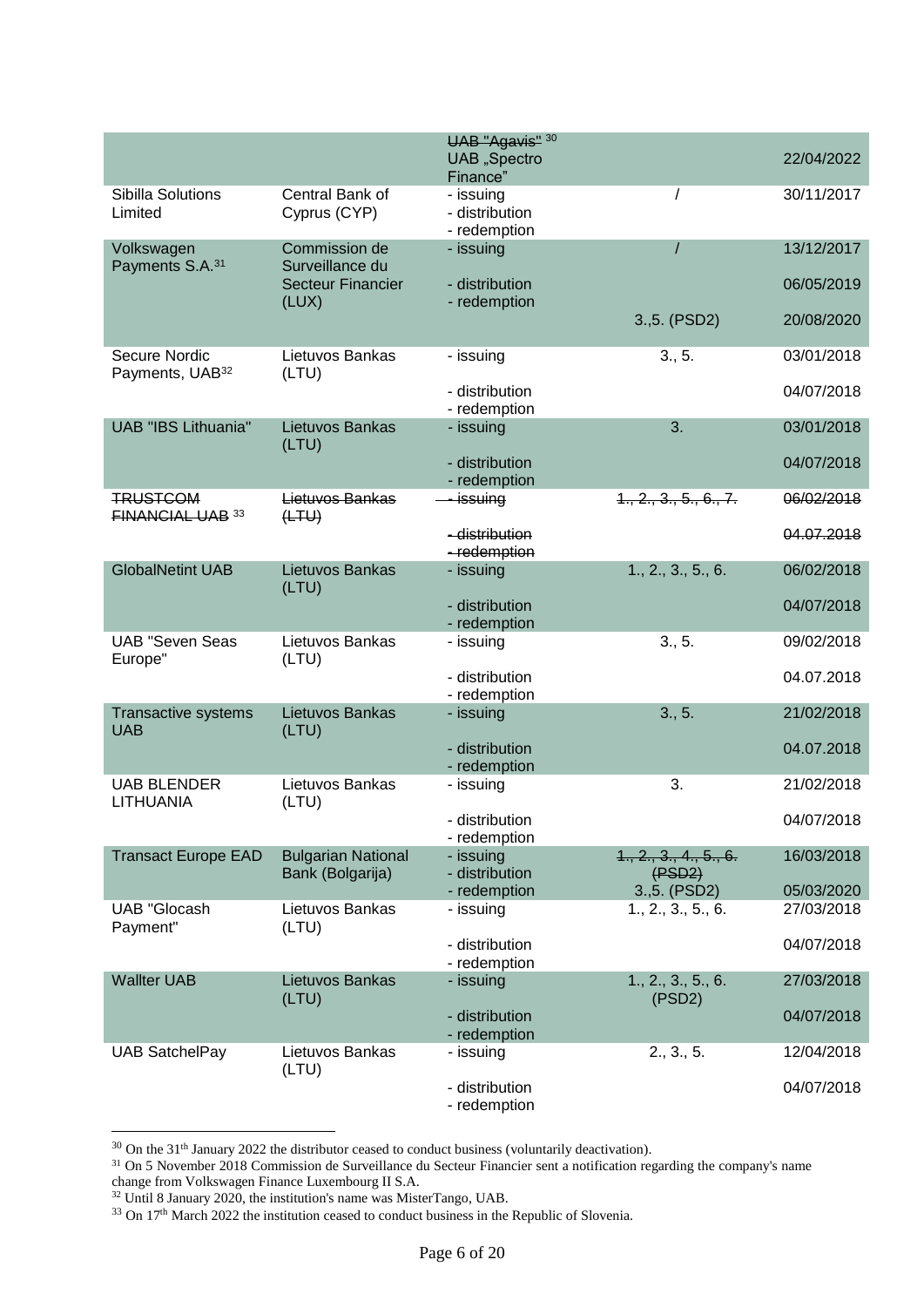| Pecunia Cards<br>E.D.E., S.L.                | Banco de Espana<br>(ESP)                                        | - issuing<br>- distribution<br>- redemption | 1., 2., 3., 5.<br>(PSD2)           | 16/04/2018               |
|----------------------------------------------|-----------------------------------------------------------------|---------------------------------------------|------------------------------------|--------------------------|
| <b>UAB</b> "Walletto"                        | Lietuvos Bankas<br>(LTU)                                        | - issuing                                   | 1., 2., 3., 5., 6.<br>(PSD2)       | 14/05/2018               |
|                                              |                                                                 | - distribution<br>- redemption              |                                    | 04/07/2018               |
|                                              |                                                                 | Via agent:<br><b>UAB</b> "Transacto"        |                                    | 30/06/2021               |
| Valyuz, UAB                                  | Lietuvos Bankas                                                 | - issuing                                   | 2., 3., 5. (PSD2)                  | 14/05/2018               |
|                                              | (LTU)                                                           | - distribution<br>- redemption              |                                    | 04/07/2018               |
| LYF                                          | Autorité de contrôle<br>prudentiel et de<br>résolution<br>(FRA) | - issuing<br>- distribution<br>- redemption | 3., 5. (PSD2)                      | 11/06/2018               |
| <b>UAB "ZEN Global"</b>                      | Lietuvos Bankas<br>(LTU)                                        | - issuing                                   | 1., 2., 3., 5. (PSD2)              | 13/06/2018               |
|                                              |                                                                 | - distribution<br>- redemption              |                                    | 04/07/2018               |
| <b>UAB ConnectPay</b>                        | Lietuvos Bankas<br>(LTU)                                        | - issuing<br>- distribution<br>- redemption | 3., 4., 5. (PSD2)<br>7.,8. (PSD2)  | 04/07/2018<br>22/04/2021 |
| UAB "SAFU.COM"34                             | Lietuvos Bankas<br>(LTU)                                        | - issuing<br>- distribution<br>- redemption | 1., 2., 3., 4., 5., 6.<br>(PSD2)   | 16/07/2018               |
| <b>UAB PanPay Europe</b>                     | Lietuvos Bankas<br>(LTU)                                        | - issuing<br>- distribution<br>- redemption | 3., 4., 5., 6. (PSD2)              | 24/08/2018               |
|                                              |                                                                 | Via agent:<br><b>UAB NEXTPLS</b>            |                                    | 1/12/2021                |
| Maneuver LT, UAB                             | Lietuvos Bankas<br>(LTU)                                        | - issuing<br>- distribution<br>- redemption | 1., 2., 3., 5. (PSD2)              | 06/09/2018               |
| First Data GmbH                              | Bundesanstalt für<br>Finanzdienstleistun<br>gsaufsicht (DEU)    |                                             | 1., 2., 3., 4., 5., 6.<br>(PSD2)   | 14/09/2018               |
| <b>Intersolve Payments</b><br>B.V.35         | De Nederlandsche<br>Bank (NLD)                                  | - issuing<br>- distribution<br>- redemption | 3.<br>1., 5., 6., 7., 8.<br>(PSD2) | 18/09/2018<br>03/12/2018 |
| <b>Transaction Services</b><br>International | Autorité de contrôle<br>prudentiel et de<br>résolution<br>(FRA) | - issuing<br>- distribution<br>- redemption | 3.5.<br>(PSD2)                     | 12/11/2018               |
| Treezor                                      | Autorité de contrôle<br>prudentiel et de<br>résolution<br>(FRA) | - issuing<br>- distribution<br>- redemption | 2.,5. (PSD2)                       | 20/11/2018               |
| Easy Payment<br>Services OOD <sup>36</sup>   | <b>Bulgarian National</b><br>Bank (BGR)                         | - issuing<br>- distribution<br>- redemption | 4.,5. (PSD2)                       | 03/12/2018               |

 $34$  Until 11.9. 2020 the company's name was UAB New Entertianment Technology.

<sup>&</sup>lt;sup>35</sup> Until 1 December 2018, the institution's name was Intersolve EGI B.V.

 $36$  Until  $7<sup>th</sup>$  November 2018, the entity provided payment services as a payment institution.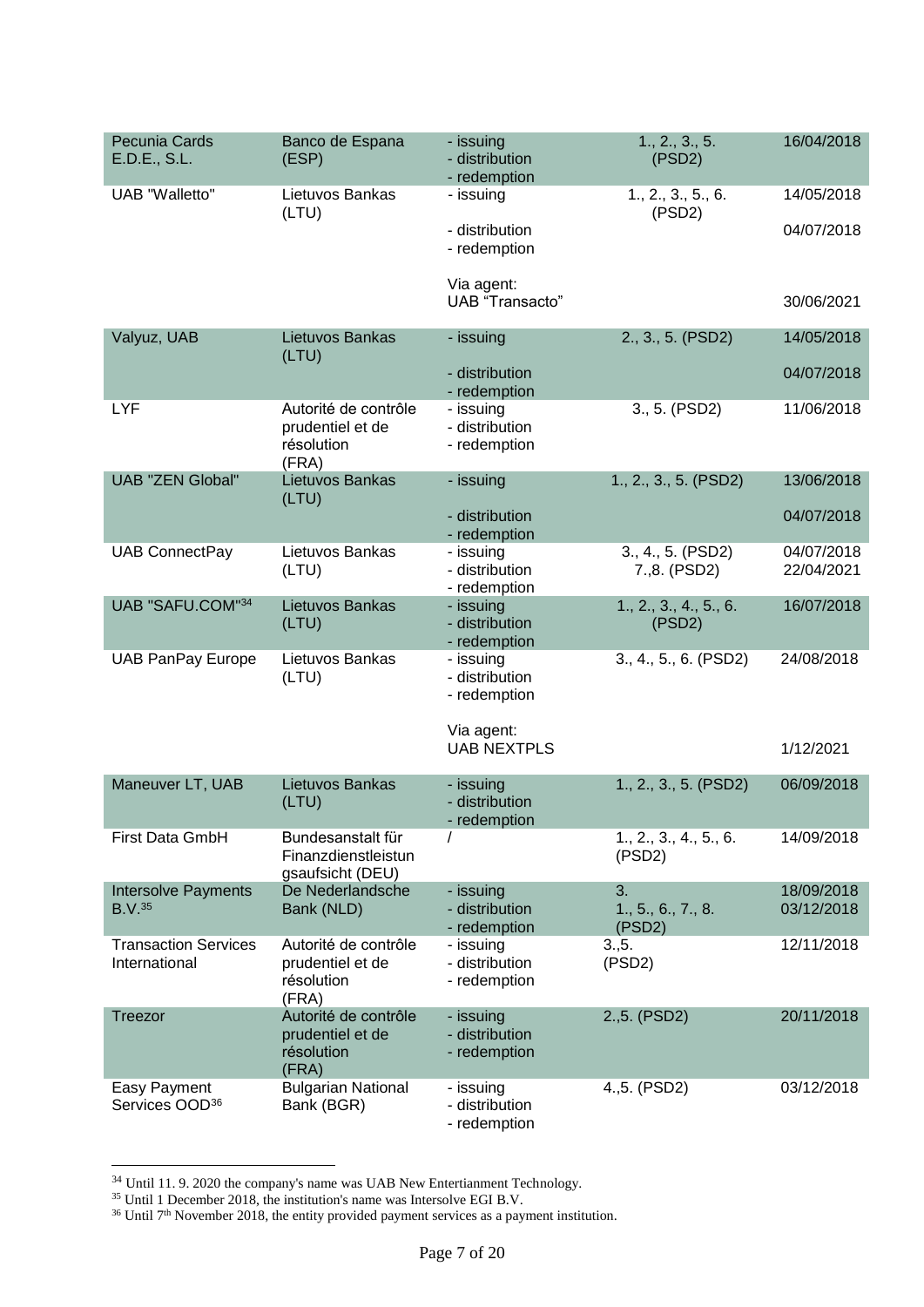| <b>UAB "Phoenix</b><br>Payments"                        | Lietuvos Bankas<br>(LTU)                                              | - issuing<br>- distribution<br>- redemption             | 3., 5. (PSD2)                         | 07/12/2018               |
|---------------------------------------------------------|-----------------------------------------------------------------------|---------------------------------------------------------|---------------------------------------|--------------------------|
| <b>Revolut Payments</b><br><b>UAB</b>                   | Lietuvos Bankas<br>(LTU)                                              | - issuing<br>- distribution<br>- redemption             | 2., 3., 5., 6., 7., 8.<br>(PSD2)      | 07/12/2018               |
| <b>UAB</b> "Paytend<br>Europe"                          | Lietuvos Bankas<br>(LTU)                                              | - issuing<br>- distribution<br>- redemption             | 5. (PSD2)                             | 12/12/2018               |
| ORO PAY LTD                                             | Central Bank of<br>Cyprus (CYP)                                       | - issuing<br>- distribution<br>- redemption             |                                       | 19/12/2018               |
| Google Payment<br>Lithuania UAB                         | Lietuvos Bankas<br>(LTU)                                              | - issuing<br>- distribution<br>- redemption             | 3., 5., 7., 8.<br>(PSD2)              | 27/12/2018               |
| Alipay (Europe)<br>Limited S.A.                         | Commission de<br>Surveillance du<br><b>Secteur Financier</b><br>(LUX) | - issuing<br>- distribution<br>- redemption             | 5. (PSD2)<br>6. (PSD2)                | 14/01/2019<br>08/10/2020 |
| <b>UAB "Finolita Unio"37</b>                            | Lietuvos Bankas<br>(HTW)                                              | -issuing<br>- distribution<br>- redemption              | 3.,5. (PSD2)                          | 13/02/2019               |
| Soldo Financial<br>Services Ireland DAC                 | Central Bank of<br>Ireland (IRL)                                      | - issuing<br>- distribution<br>- redemption             | 1., 2., 3., 5. (PSD2)<br>7.,8. (PSD2) | 18/02/2019<br>15/09/2020 |
| "NEO Finance", AB                                       | Lietuvos Bankas<br>(LTU)                                              | - issuing<br>- distribution<br>- redemption             | 5.,7. (PSD2)<br>8. (PSD2)             | 05/03/2019<br>21/06/2021 |
| Paysafe Payment<br><b>Solutions Limited</b><br>("PPSL") | Central Bank of<br>Ireland (IRL)                                      | - issuing<br>- distribution<br>- redemption             | 3., 5., 7., 8. (PSD2)                 | 06/03/2019               |
| Paysafe Prepaid<br><b>Services Limited</b>              | Central Bank of<br>Ireland (IRL)                                      | - issuing<br>- distribution<br>- redemption             | 1., 2., 3., 5. (PSD2)                 | 08/03/2019               |
|                                                         |                                                                       | via distributor:<br>mc2, kreativne rešitve,<br>d. o. o. |                                       | 08/03/2019               |
| Settle Group AS <sup>38</sup>                           | Finanstilsynet<br>(NOR)                                               | - issuing<br>- distribution<br>- redemption             | 1.,2.,3.,4.,5.,6.<br>(PSD2)           | 19/03/2019               |
| <b>Stripe Technology</b><br>Europe, Limited<br>("STEL") | Central Bank of<br>Ireland (IRL)                                      | - issuing<br>- distribution<br>- redemption             | 3., 4., 5., 6., 7., 8.<br>(PSD2)      | 25/03/2019               |
| Ingenico Payment<br>Services GmbH <sup>39</sup>         | Bundesanstalt für<br><b>Finanzdienstleistun</b><br>gsaufsicht (DEU)   | -issuing<br>- distribution<br>- redemption              | 3., 4., 5., 6. (PSD2)                 | 26/03/2019               |
| Up Aganea EDE,<br>S.A.U.                                | Banco de Espana<br>(ESP)                                              | - issuing<br>- distribution<br>- redemption             | $1.,2.,3.,5.$ (PSD2)                  | 02/04/2019               |

 $37$  On  $10<sup>th</sup>$  June 2021 the institution ceased to conduct business in the Republic of Slovenia.

-

<sup>38</sup>Until 24. 11. 2020 the company's name was Auka AS.

 $39$  On the 30<sup>th</sup> October 2019 the e-money institution has been merged with payment institution PAYONE GmbH into emoney institution BS PAYONE GmbH.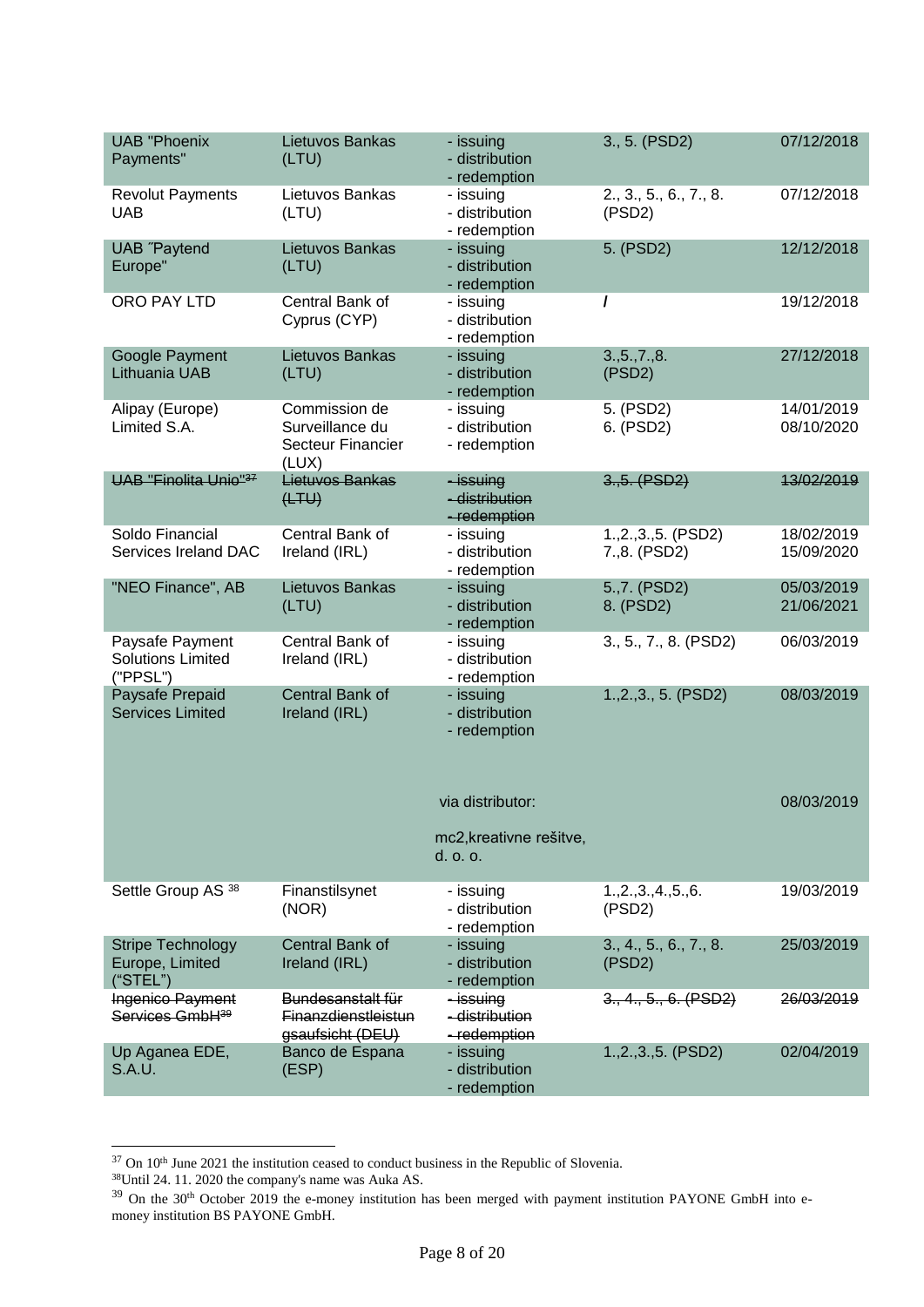| Sureswipe E.M.I. Plc | Central Bank of<br>Cyprus (CYP) | - issuing<br>- distribution<br>- redemption          | 10/04/2019 |
|----------------------|---------------------------------|------------------------------------------------------|------------|
|                      |                                 | via distributor:<br><b>OKTOPAY</b><br><b>LIMITED</b> | 15/09/2021 |
|                      |                                 | Alobetus Limited                                     | 24/03/2022 |
|                      |                                 | <b>Transferclear CY</b>                              | 19/04/2022 |
|                      |                                 | Limited                                              |            |
|                      |                                 | <b>QUICKPAY</b>                                      | 09/05/2022 |
|                      |                                 | LIMITED                                              |            |

| <b>IPS SOLUTIONS LTD</b>                      | Central Bank of<br>Cyprus (CYP)                                       | - issuing<br>- distribution<br>- redemption                | 3., 4., 5. (PSD2)<br>8. (PSD2) | 18/04/2019<br>29/09/2020               |
|-----------------------------------------------|-----------------------------------------------------------------------|------------------------------------------------------------|--------------------------------|----------------------------------------|
| UAB "Nexpay"                                  | Lietuvos Bankas<br>(LTU)                                              | - issuing<br>- distribution<br>- redemption                | 3. (PSD2)                      | 19/04/2019                             |
| Paynovate SA                                  | National Bank of<br>Belgium (BEL)                                     | - issuing                                                  | 3., 4., 5. (PSD2)              | 24/04/2019                             |
| NETinfoPay Ltd                                | Central Bank of<br>Cyprus (CYP)                                       | - issuing<br>- distribution<br>- redemption                | I<br>8. (PSD2)                 | 25/04/2019<br>25/10/2019               |
| <b>PFS Card Services</b><br>(Ireland) Limited | Central Bank of<br>Ireland (IRL)                                      | - issuing<br>- distribution<br>- redemption                | 1., 2., 3., 5. (PSD2)          | 29/04/2019                             |
|                                               |                                                                       | via distributor:<br>Nova Ljubljanska<br><b>Banka</b>       |                                | 08/10/2019                             |
|                                               |                                                                       | Naga Markets<br><b>Europe limited</b>                      |                                | 04/05/2021                             |
| Dock Financial S.A. 40<br>41                  | Commission de<br>Surveillance du<br><b>Secteur Financier</b><br>(LUX) | - issuing<br>- distribution<br>- redemption                | 5. (PSD2)                      | 30/04/2019                             |
| <b>Payoneer Europe</b><br>B. V.42             | De Nederlandsche<br>Bank (NLD)                                        | - issuing                                                  | $1, 2, 3, 5.$ (PSD2)           | 05/06/2019                             |
| <b>Central Pay</b>                            | Autorité de contrôle<br>prudentiel et de<br><b>Resolution (FRA)</b>   | - issuing<br>- distribution<br>- redemption                | 3.,5. (PSD2)                   | 15/07/2019                             |
| <b>Checkout SAS</b>                           | Autorité de contrôle<br>prudentiel et de<br><b>Resolution (FRA)</b>   | - issuing<br>- distribution<br>- redemption                | $\prime$                       | 16/07/2019                             |
| PPS EU SA                                     | National Bank of<br>Belgium (BEL)                                     | - issuing<br>- distribution<br>- redemption<br>Via agents: | 1., 2., 3., 5. (PSD2)          | 10/09/2019                             |
|                                               |                                                                       | - Monese Limited<br>- Anytime SA<br>- Monese EU SA         |                                | 16/01/2020<br>16/01/2020<br>11/10/2021 |

<sup>40</sup> Until 11 June 2019, the institution's name was PPRO S.A.

<sup>&</sup>lt;sup>41</sup> Until 14<sup>th</sup> February 2022, the institution's name was Crosscard S.A.

 $42$  On the 6<sup>th</sup> July 2020 the company ceased to conduct business.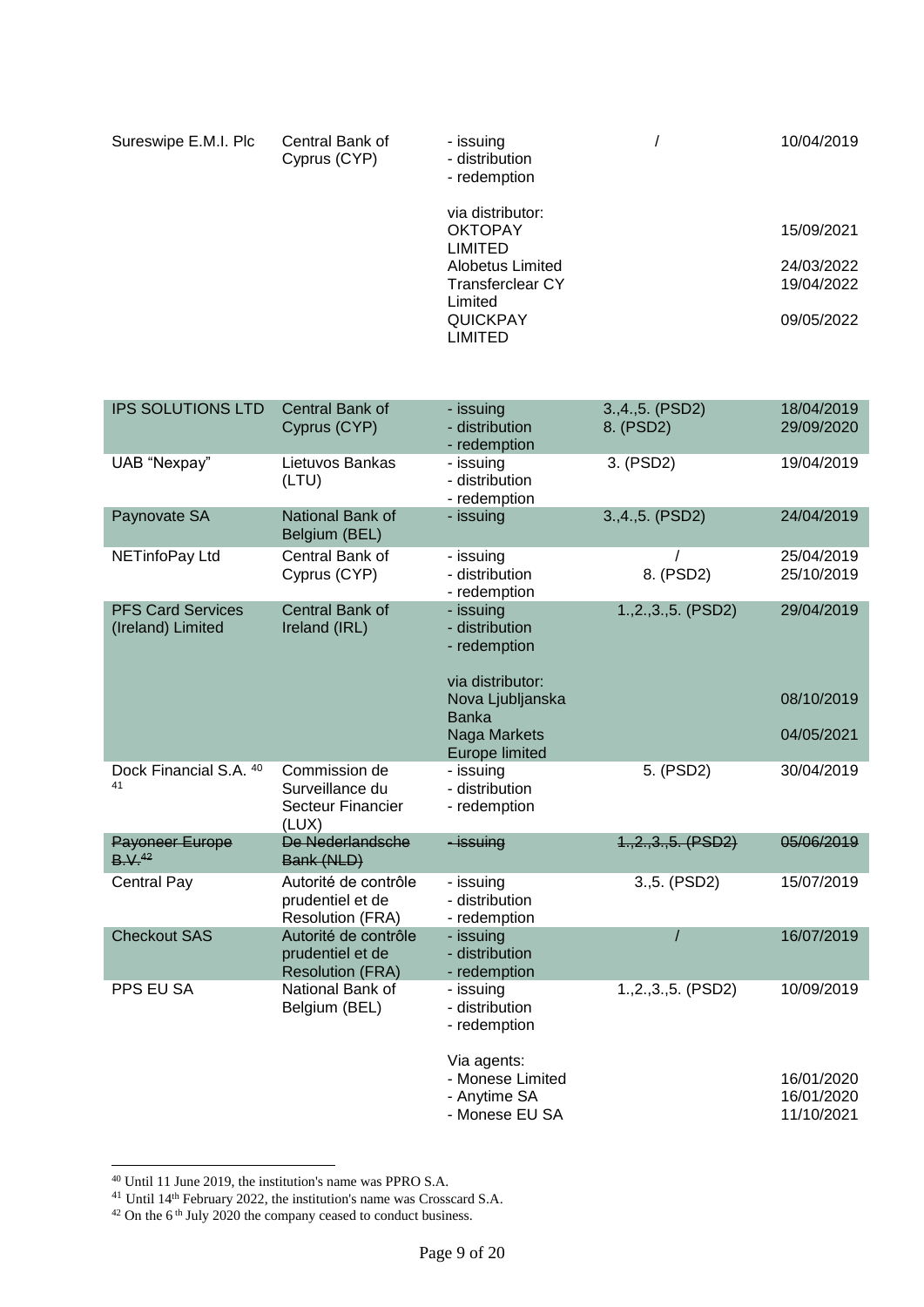| Intergiro International<br>Stockholm AB (publ)             | Finansinspektionen<br>(SWE)                                  | - issuing<br>- distribution<br>- redemption | 2., 3., 5. (PSD2)                 | 13/09/2019               |
|------------------------------------------------------------|--------------------------------------------------------------|---------------------------------------------|-----------------------------------|--------------------------|
| Wittix, UAB                                                | Lietuvos Bankas<br>(LTU)                                     | - issuing<br>- distribution<br>- redemption | 3., 5., 6. (PSD2)                 | 30/09/2019               |
| <b>Sumup EU Payments</b><br><b>UAB</b>                     | Lietuvos Bankas<br>(LTU)                                     | - issuing<br>- distribution<br>- redemption | 2., 3., 5. (PSD2)                 | 30/09/2019               |
| Verse Payments<br>Lithuania UAB                            | Lietuvos Bankas<br>(LTU)                                     | - issuing<br>- distribution<br>- redemption | 2., 3., 5. (PSD2)                 | 18/10/2019               |
| <b>UAB "SONECT</b><br>Europe"                              | Lietuvos Bankas<br>(LTU)                                     | - issuing<br>- distribution<br>- redemption | 1.,2.,3.,5.,7.,8.<br>(PSD2)       | 18/10/2019               |
| <b>WEX Europe</b><br>(Netherlands) B.V.                    | De Nederlandsche<br>Bank (NLD)                               | - issuing<br>- distribution<br>- redemption | 1.,2.,3.,4.,5.,6.<br>(PSD2)       | 18/10/2019               |
| Coinbase Ireland<br>Limited (the<br>»Company«)             | Central Bank of<br>Ireland (IRL)                             | - issuing<br>- distribution<br>- redemption | 3. (PSD2)                         | 23/10/2019               |
| Verotel Merchant<br>Services B.V.                          | De Nederlandsche<br>Bank (NLD)                               | - issuing<br>- distribution<br>- redemption | 1.,2.,3.,5. (PSD2)                | 24/10/2019               |
| OpenPayd Financial<br>Services Malta Ltd <sup>43</sup>     | <b>Malta Financial</b><br><b>Services Authority</b><br>(MLT) | - issuing<br>- distribution<br>- redemption | 1.,2.,3.,5.,6. (PSD2)             | 24/10/2019               |
| Payone GmbH                                                | Bundesanstalt für<br>Finanzdienstleistun<br>gsaufsicht (DEU) | - issuing<br>- distribution<br>- redemption | 1, 2, 3, 4, 5, 6, 7, 8.<br>(PSD2) | 30/10/2019               |
| <b>Currencies Direct</b><br>Spain, EDE, S. L.<br>$(*CDS*)$ | Banco de Espana<br>(ESP)                                     | - issuing<br>- distribution<br>- redemption | 3. (PSD2)                         | 15/11/2019               |
| <b>TenX Payments</b><br>Europe AG <sup>44</sup>            | Bundesanstalt für<br>Finanzdienstleistun<br>gsaufsicht (DEU) | - issuing<br>- distribution<br>-redemption  | 2.,3.,5.,6. (PSD2)                | 20/11/2019               |
| <b>UAB »Simplex</b><br><b>Payment Services«</b>            | Lietuvos Bankas<br>(LTU)                                     | - issuing<br>- distribution<br>- redemption | 3., 5., 6. (PSD2)<br>1.,2. (PDS2) | 21/11/2019<br>21/12/2020 |
| Opal Transfer EU,<br><b>UAB</b>                            | Lietuvos Bankas<br>(LTU)                                     | - issuing<br>- distribution<br>- redemption | 1.,2.,3.,5.,6. (PSD2)             | 04/12/2019               |
| Monerium EMI ehf.                                          | Financial<br>Supervisory<br>Authority (Iceland)              | - issuing                                   |                                   | 11/12/2019               |
| Silvergate LT, UAB                                         | Lietuvos Bankas<br>(LTU)                                     | - issuing<br>- distribution<br>- redemption | 3.,5. (PSD2)                      | 18/12/2019               |
| <b>Foreign Currency</b><br><b>Direct Ireland Limited</b>   | Central Bank of<br>Ireland (IRL)                             | - issuing<br>- distribution<br>- redemption | 3., 5. (PSD2)                     | 07/01/2020               |
| Koronapay Europe<br>Limited                                | Central Bank of<br>Cyprus (CYP)                              |                                             | 6. (PSD2)                         | 10/01/2020               |
| Payoneer Europe<br>Limited                                 | Central Bank of<br>Ireland (IRL)                             | - issuing                                   | 3., 5. (PSD2)                     | 10/01/2020               |
| Verified Payments,                                         | Lietuvos Bankas                                              | <del>- issuing</del>                        | 1, 2, 3, 4, 5, 6.                 | 03/02/2020               |

<sup>&</sup>lt;sup>43</sup> Until 17<sup>th</sup> December 2020, the institution's name was CFD Team Limited.

 $44$  Since 20<sup>th</sup> April 2021 the institution no longer has an authorisation for the provision of services.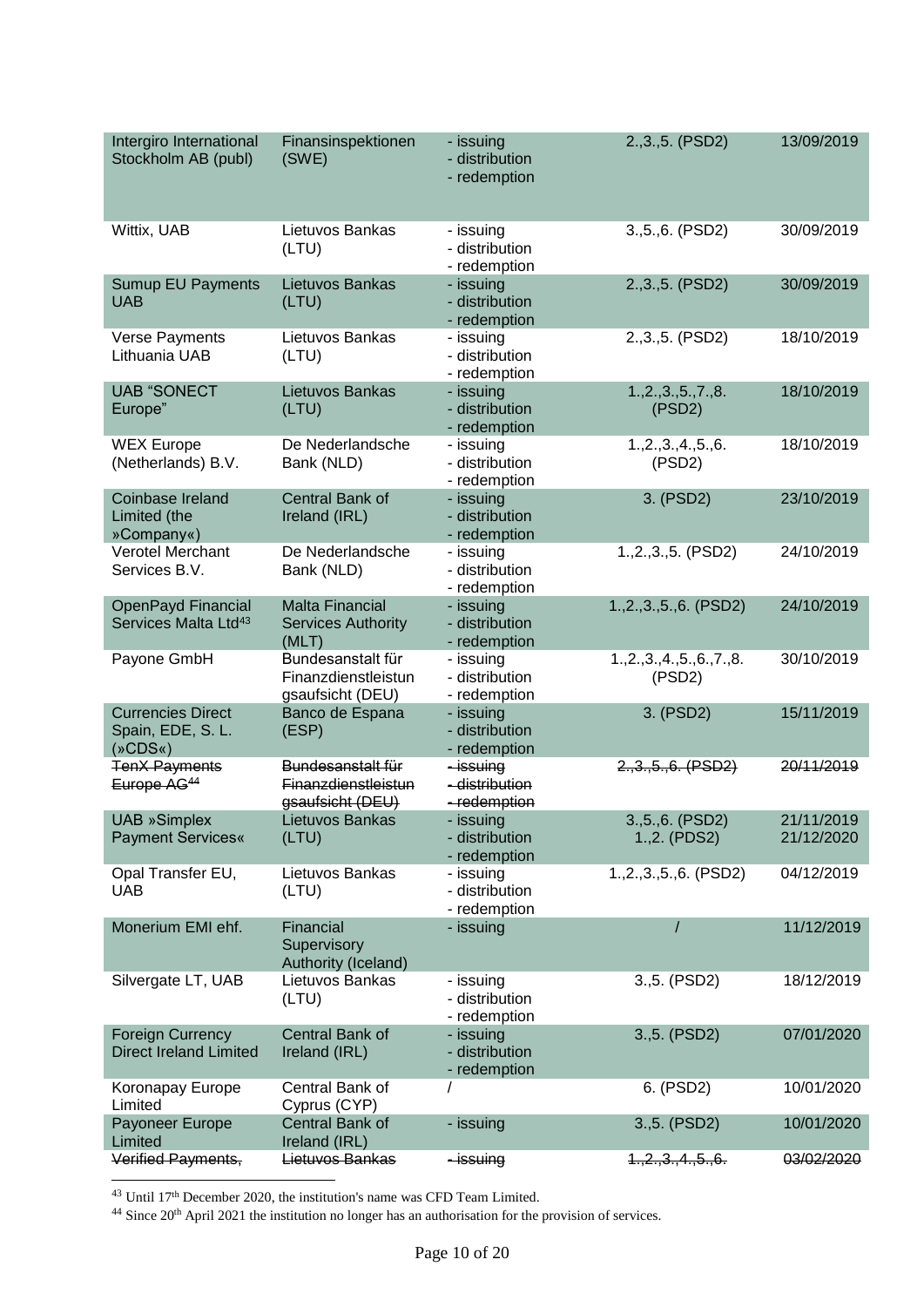| <b>UAB</b> 45  | (HTW)                    | - distribution<br>-redemption                          | (FSD2)    |            |
|----------------|--------------------------|--------------------------------------------------------|-----------|------------|
|                |                          | Via agent:<br><b>UAB Truevo Money</b><br>CustomHash AG |           | 17/12/2020 |
|                |                          | <b>UAB Payrico</b><br>Gleec Pay OU                     |           | 17/12/2020 |
|                |                          | DIFC Limited 46                                        |           | 19/01/2021 |
|                |                          | UAB Trečia diena                                       |           | 20/04/2021 |
|                |                          | <b>UAB NOMADREM</b>                                    |           | 20/04/2021 |
|                |                          | <b>UAB CTRL</b>                                        |           | 20/04/2021 |
|                |                          | Payments <sup>47</sup><br>Startling Limited 48         |           | 20/04/2021 |
|                |                          | <b>DCC Data</b>                                        |           | 01/07/2021 |
|                |                          | Comunication                                           |           | 19/01/2021 |
|                |                          | Company LTD                                            |           | 01/07/2021 |
|                |                          | Cointopay<br>International B.V. 49                     |           | 01/07/2021 |
|                |                          | Nomadrem UAB                                           |           | 25/10/2021 |
|                |                          | Trečia diena UAB                                       |           | 25/10/2021 |
|                |                          | ORUNPAY B.V. 50                                        |           | 27/10/2021 |
|                |                          | Monetum Pay Ltd 51                                     |           | 28/10/2021 |
|                |                          | Eurovirtual                                            |           | 12/11/2021 |
|                |                          | <b>Financial Services</b><br><b>UAB</b> 52             |           |            |
|                |                          | <b>BLK Advisory</b>                                    |           | 3/12/2021  |
|                |                          | Group LTD 53                                           |           |            |
|                |                          |                                                        |           |            |
|                |                          | Via distributor:                                       |           |            |
|                |                          | Gleec Pay OU                                           |           | 19/01/2021 |
|                |                          | Monetum Pay Ltd 54                                     |           | 28/10/2021 |
|                |                          | Eurovirtual                                            |           | 12/11/2021 |
|                |                          | <b>Financial Services</b><br><b>UAB 55</b>             |           |            |
|                |                          |                                                        |           | 10/12/2021 |
|                |                          | <b>DCC Data</b>                                        |           |            |
|                |                          | Comunication                                           |           |            |
|                |                          | Company LTD                                            |           |            |
| Aircash d.o.o. | <b>Croatian National</b> | - issuing                                              | 6. (PSD2) | 16/03/2020 |
|                | Bank (HR)                | - distribution                                         |           |            |
|                |                          | - redemption                                           |           |            |
|                |                          |                                                        |           |            |
|                |                          | Via distributor:                                       |           |            |
|                |                          | Tobačna 3DVA,                                          |           | 23/04/2021 |
|                |                          | trgovsko podjetje,                                     |           |            |
|                |                          |                                                        |           |            |

<sup>45</sup> On the 25<sup>th</sup> April 2022 the agent ceased to conduct business (voluntarily deactivation).

 $46$  On the 18<sup>th</sup> February 2022 the agent ceased to conduct business (voluntarily deactivation).

 $47$  On the 18<sup>th</sup> February 2022 the agent ceased to conduct business (voluntarily deactivation).

<sup>48</sup> On the 18<sup>th</sup> February 2022 the agent ceased to conduct business (voluntarily deactivation).

<sup>49</sup> On the 18<sup>th</sup> February 2022 the agent ceased to conduct business (voluntarily deactivation).

<sup>50</sup> On the 18<sup>th</sup> February 2022 the agent ceased to conduct business (voluntarily deactivation).

<sup>51</sup> On the 8<sup>th</sup> December 2021 the agent ceased to conduct business (voluntarily deactivation).

<sup>52</sup> On the 18<sup>th</sup> February 2022 the agent ceased to conduct business (voluntarily deactivation).

<sup>53</sup> On the 25<sup>th</sup> April 2022 the agent ceased to conduct business (voluntarily deactivation).

<sup>54</sup> On the 8<sup>th</sup> December 2021 the distributor ceased to conduct business (voluntarily deactivation).

 $55$  On the 18<sup>th</sup> February 2022 the distributor ceased to conduct business (voluntarily deactivation).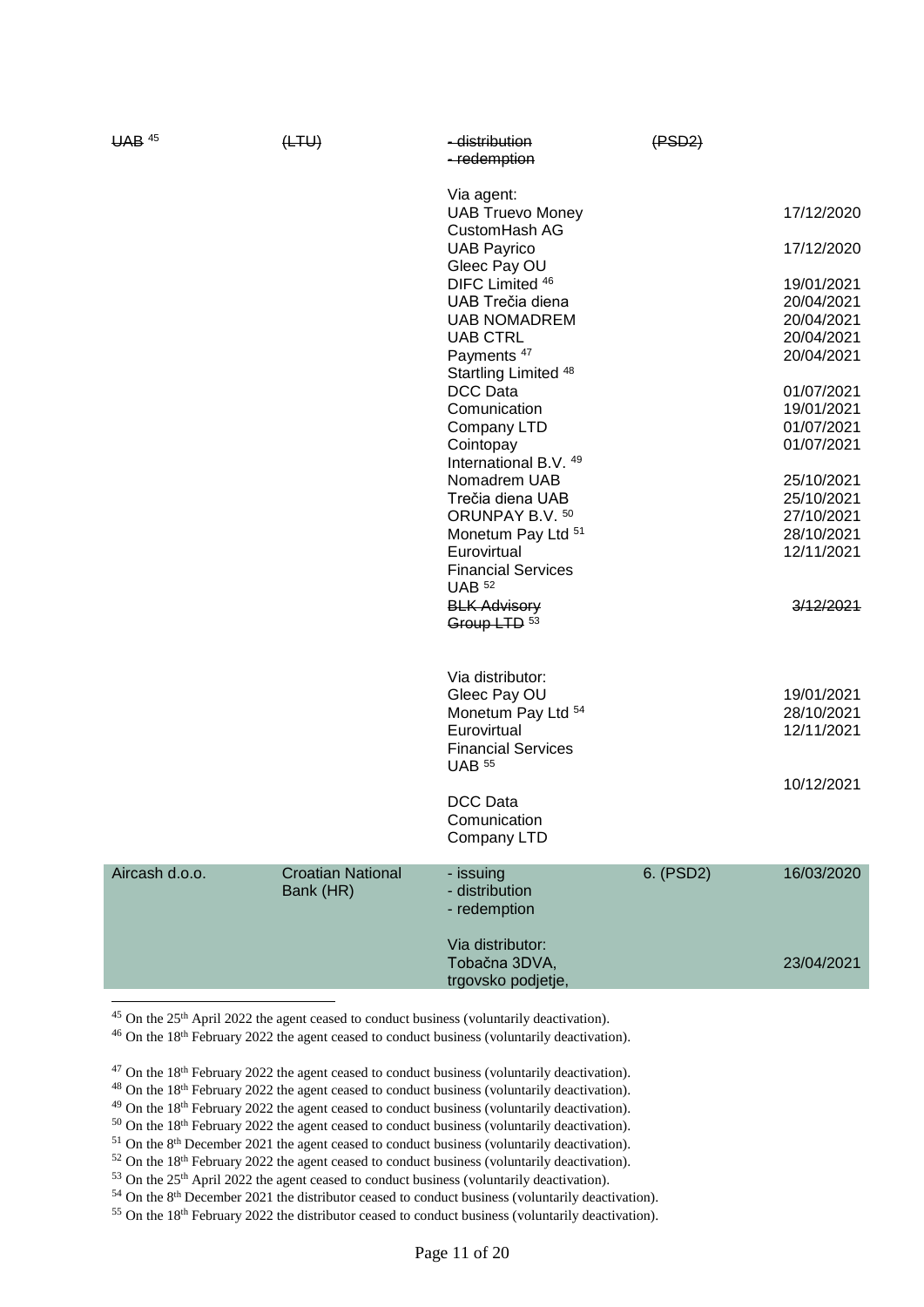|                                             |                                                              | d.o.o.                                                                                                                                                                                                                                                                                                                                                                      |                       |            |
|---------------------------------------------|--------------------------------------------------------------|-----------------------------------------------------------------------------------------------------------------------------------------------------------------------------------------------------------------------------------------------------------------------------------------------------------------------------------------------------------------------------|-----------------------|------------|
| <b>UAB TeslaPay</b>                         | Lietuvos Bankas<br>(LTU)                                     | - issuing<br>- distribution<br>- redemption                                                                                                                                                                                                                                                                                                                                 | 3.,5. (PSD2)          | 18/03/2020 |
| Finci, UAB <sup>56 57</sup>                 | Lietuvos Bankas<br>(LTU)                                     | - issuing<br>- distribution<br>- redemption                                                                                                                                                                                                                                                                                                                                 | 2., 3., 5. (PSD2)     | 19/03/2020 |
|                                             |                                                              | Via agent:<br>Tompay UAB <sup>58</sup>                                                                                                                                                                                                                                                                                                                                      |                       | 01/07/2021 |
| <b>UAB</b> "Pyrros<br>Lithuania"            | Lietuvos Bankas<br>(LTU)                                     | - issuing<br>- distribution<br>- redemption                                                                                                                                                                                                                                                                                                                                 | 1., 3., 5. (PSD2)     | 23/03/2020 |
| <b>NEXI PAYMENTS</b><br>S.p.A.              | Banca d'Italia (IT)                                          | - issuing<br>- distribution<br>- redemption                                                                                                                                                                                                                                                                                                                                 | 3., 4., 5. (PSD2)     | 15/04/2020 |
| <b>World First</b><br>Netherlands B.V.      | De Nederlandsche<br>Bank (NLD)                               | - issuing<br>- distribution<br>- redemption                                                                                                                                                                                                                                                                                                                                 | 3.,4.,5.,6. (PSD2)    | 21/04/2020 |
| E4F Money UAB                               | Lietuvos Bankas<br>(LTU)                                     | - issuing<br>- distribution<br>- redemption                                                                                                                                                                                                                                                                                                                                 | 1.,2.,5.,6. (PSD2)    | 22/05/2020 |
| <b>UAB Nandi Finance</b>                    | Lietuvos Bankas<br>(LTU)                                     | - issuing<br>- distribution<br>- redemption                                                                                                                                                                                                                                                                                                                                 |                       | 12/06/2020 |
| Finance Incorporated<br>Limited             | <b>Malta Financial</b><br><b>Services Authority</b><br>(MLT) | - issuing<br>- distribution<br>- redemption                                                                                                                                                                                                                                                                                                                                 | 3., 5., 6. (PSD2)     | 06/07/2020 |
| Moneycorp<br><b>Technologies Limited</b>    | Central Bank of<br>Ireland (IRL)                             | - issuing<br>- distribution<br>- redemption                                                                                                                                                                                                                                                                                                                                 | 3.,5. (PSD2)          | 06/07/2020 |
| <b>Nikulipe UAB</b>                         | Lietuvos Bankas<br>(LTU)                                     | - issuing<br>- distribution<br>- redemption                                                                                                                                                                                                                                                                                                                                 | 3., 5., 7., 8. (PSD2) | 07/07/2020 |
| <b>UAB</b> "Finansines<br>paslaugos Contis" | Lietuvos Bankas<br>(LTU)                                     | - issuing<br>- distribution<br>- redemption                                                                                                                                                                                                                                                                                                                                 | 2., 3., 5. (PSD2)     | 17/07/2020 |
|                                             |                                                              | Via distributor:<br><b>Block Code Limited</b><br><b>Global Business</b><br><b>Holding LTD</b><br><b>Admiral Markets</b><br>Cyprus Ltd<br>Bitpanda GmbH<br><b>Global Business</b><br><b>Holding LTD</b><br><b>Hold Platform</b><br>Limited<br><b>New Generation</b><br>Market SIA<br><b>Kinesis AG</b><br>Paysera LT UAB<br><b>Spectro Finance</b><br><b>UAB</b><br>Spend OU |                       | 21/07/2020 |

1 <sup>56</sup> Until 13. October 2020, the institution's name was Banxe, UAB.

<sup>57</sup> Until 24. February 2021, the institution's name was Mr.Banxe, UAB.

 $58$  Since 23<sup>th</sup> July 2021 the agent no longer has an authorisation for the provision of services.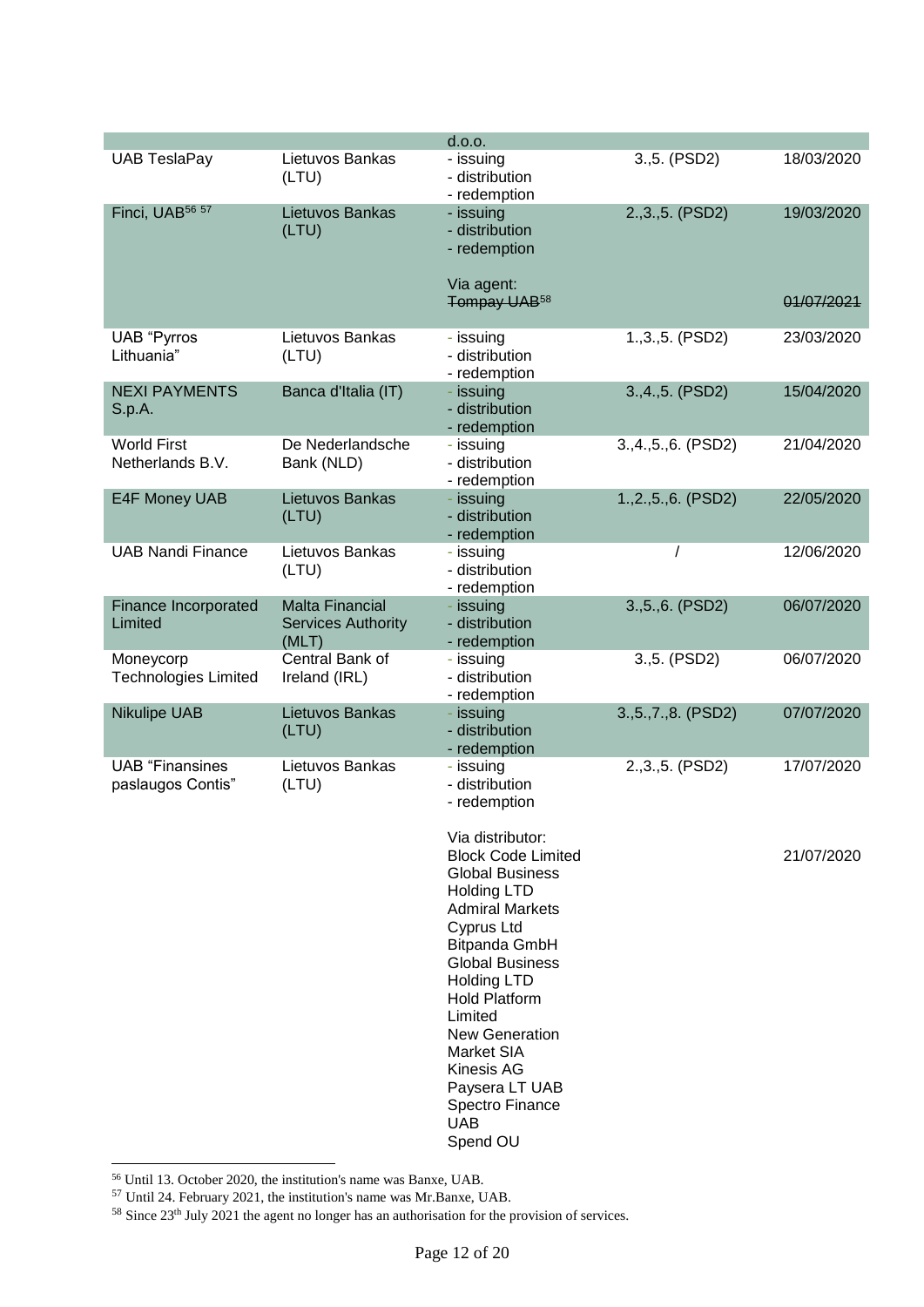|                                       |                                                                     | <b>Token Group</b><br>Limited<br><b>Trastra Limited</b><br><b>UKDE Limited</b><br>Wirex Ireland<br>Limited<br>xChange AS |                             |            |
|---------------------------------------|---------------------------------------------------------------------|--------------------------------------------------------------------------------------------------------------------------|-----------------------------|------------|
|                                       |                                                                     | <b>Block Code Limited</b><br><b>Block Code Europe</b><br>Unipessoal LDA                                                  |                             | 19/10/2020 |
|                                       |                                                                     | Monolith Card<br>(Portugal)                                                                                              |                             | 30/10/2020 |
|                                       |                                                                     | Sociedade<br>NEOSURF CARDS<br><b>SAS</b> -59                                                                             |                             | 30/10/2020 |
|                                       |                                                                     | Unipessoal LDA<br>My Ahmed Ireland<br>Limited                                                                            |                             | 6/11/2020  |
|                                       |                                                                     | CFPS OÜ<br><b>SIA The Finance</b><br>Group                                                                               |                             | 17/12/2020 |
| <b>SWAN</b>                           | Autorité de contrôle<br>prudentiel et de<br><b>Resolution (FRA)</b> | - issuing<br>- distribution<br>- redemption                                                                              | 2.,5. (PSD2)                | 23/07/2020 |
| UAB "epayblock" <sup>60_61</sup>      | Lietuvos Bankas<br>(HTW)                                            | -issuing<br>- distribution<br>-redemption                                                                                | $1, 3, 5.$ (PSD2)           | 24/07/2020 |
| <b>UAB</b> "Digital Virgo<br>Payment" | Lietuvos Bankas<br>(LTU)                                            | - issuing<br>- distribution<br>- redemption                                                                              | 3., 5., 6. (PSD2)           | 30/07/2020 |
| Ambr Payments, UAB                    | Lietuvos Bankas<br>(LTU)                                            | - issuing<br>- distribution<br>- redemption                                                                              | 3. (PSD2)                   | 05/08/2020 |
| Privat 3 Money<br>Limited             | Lietuvos Bankas<br>(LTU)                                            | - issuing<br>- distribution<br>- redemption                                                                              | 1.,2.,3.,4.,5.,6.<br>(PSD2) | 07/08/2020 |
| Currencycloud BV                      | De Nederlandsche<br>Bank (NLD)                                      | - issuing<br>- distribution<br>- redemption                                                                              | $1.,2.,3.,5.$ (PSD2)        | 10/08/2020 |
| <b>CBI Money UAB</b>                  | Lietuvos Bankas<br>(LTU)                                            | - issuing<br>- distribution<br>- redemption                                                                              | 3., 5., 6. (PSD2)           | 21/09/2020 |
| <b>Revolut Payments</b><br><b>UAB</b> | Lietuvos Bankas<br>(LTU)                                            | - issuing<br>- distribution<br>- redemption                                                                              | 2.,3.,5.,6.,7.,8.<br>(PSD2) | 20/10/2020 |
| Modulr FS Europe<br>Limited (MFSEL)   | Central Bank of<br>Ireland (IRL)                                    | - issuing<br>- distribution                                                                                              | 3., 5. (PSD2)               | 23/10/2020 |

 $59$  On the 6<sup>th</sup> December 2021 the distributor ceased to conduct business (voluntarily deactivation).

 $60$  Since  $6<sup>th</sup>$  August 2021 Lietuvos Bankas has imposed temporary restrictions on the provision of services to legal persons by this electronic money institution.

 $61$  On the  $24<sup>th</sup>$  November 2021 the company ceased to conduct business.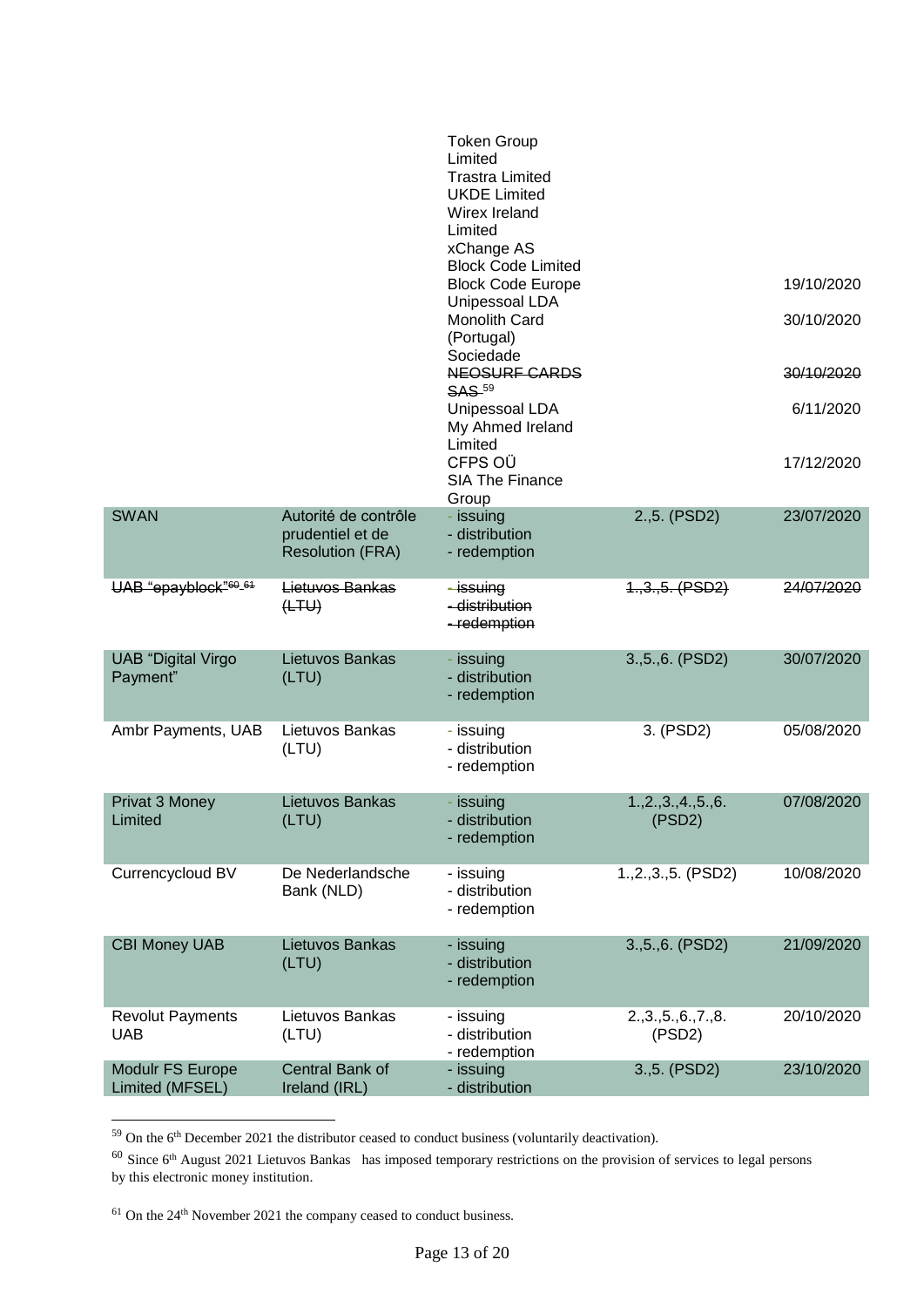|                      |                          | - redemption                                                                                                                                    |                                        |                                                      |
|----------------------|--------------------------|-------------------------------------------------------------------------------------------------------------------------------------------------|----------------------------------------|------------------------------------------------------|
|                      |                          | Via distributors <sup>62</sup> :<br>PaySend EU DAG<br><b>Sawell Holdings</b><br>Limited<br><b>Redo Distribution</b><br>s٢l<br><b>Yokoy GmbH</b> |                                        | 18.08.2021<br>09.09.2021<br>09.09.2021<br>09.09.2021 |
| Curve Europe, UAB    | Lietuvos Bankas<br>(LTU) | - issuing<br>- distribution<br>- redemption                                                                                                     | 2., 3., 5., 7., 8. (PSD2)<br>4. (PSD2) | 26/10/2020<br>15/11/2021                             |
| <b>UAB "PAYRNET"</b> | Lietuvos Bankas<br>(LTU) | - issuing<br>- distribution<br>- redemption                                                                                                     | 2., 3., 5. (PSD2)                      | 26/10/2020                                           |
|                      |                          | Via agent:<br>Rewire EU B.V. <sup>63</sup><br><b>ELYPS SA</b><br><b>Rational Foreign</b><br>Exchange EU, UAB                                    |                                        | 29/10/2020<br>24/11/2020<br>26/11/2020               |
|                      |                          | <b>UAB MIR</b><br>Lithuania                                                                                                                     |                                        | 11/12/2020                                           |
|                      |                          | Opt1mize<br>Technologies<br>Limited                                                                                                             |                                        | 15/12/2020                                           |
|                      |                          | UAB "Haslle" 64<br><b>Binks SAS</b><br><b>Name Streamflow</b><br><b>EAD</b>                                                                     |                                        | 22/12/2020<br>31/12/2020<br>31/12/2020               |
|                      |                          | <b>Penrose Digital</b><br>Ltd <sup>65</sup>                                                                                                     |                                        | 13/01/2021                                           |
|                      |                          | <b>Wamo Solutions</b><br>Limited                                                                                                                |                                        | 13/01/2021                                           |
|                      |                          | <b>Trustshare UAB</b><br>Bridgegate, UAB <sup>66</sup><br><b>Regent FE UAB</b><br>Sync.Money<br>Lithuania, UAB (the<br>Company)                 |                                        | 18/01/2021<br>16/04/2021<br>19/04/2021<br>23/04/2021 |
|                      |                          | Digital Fiat OÜ<br>Plum Fintech CY                                                                                                              |                                        | 27/04/2021<br>03/05/2021                             |
|                      |                          | Limited<br>AdenterTech OU <sup>67</sup><br><b>COLLETRA</b><br><b>FINANCE LIMITED</b><br><b>DLTify UAB</b>                                       |                                        | 17/05/2021<br>18/05/2021                             |
|                      |                          | <b>TenX Payments</b>                                                                                                                            |                                        | 19/05/2021                                           |

 $62$  On the 21<sup>st</sup> March 2022 Modulr FS Europe Limited (MFSEL) has notified us that it intends to withdraw distributors in Slovenia.

- $63$  On the 14<sup>th</sup> July 2021 the agent ceased to conduct business (voluntarily deactivation).
- <sup>64</sup> On the 10<sup>th</sup> March 2022 the agent ceased to conduct business (voluntarily deactivation).
- <sup>65</sup> Until 13th July 2021, the agent's name was Penrose Consulting Ltd.
- $66$  On the  $26<sup>th</sup>$  November 2021 the agent ceased to conduct business (voluntarily deactivation).

 $67$  On the  $4<sup>th</sup>$  February 2022 the agent ceased to conduct business (voluntarily deactivation).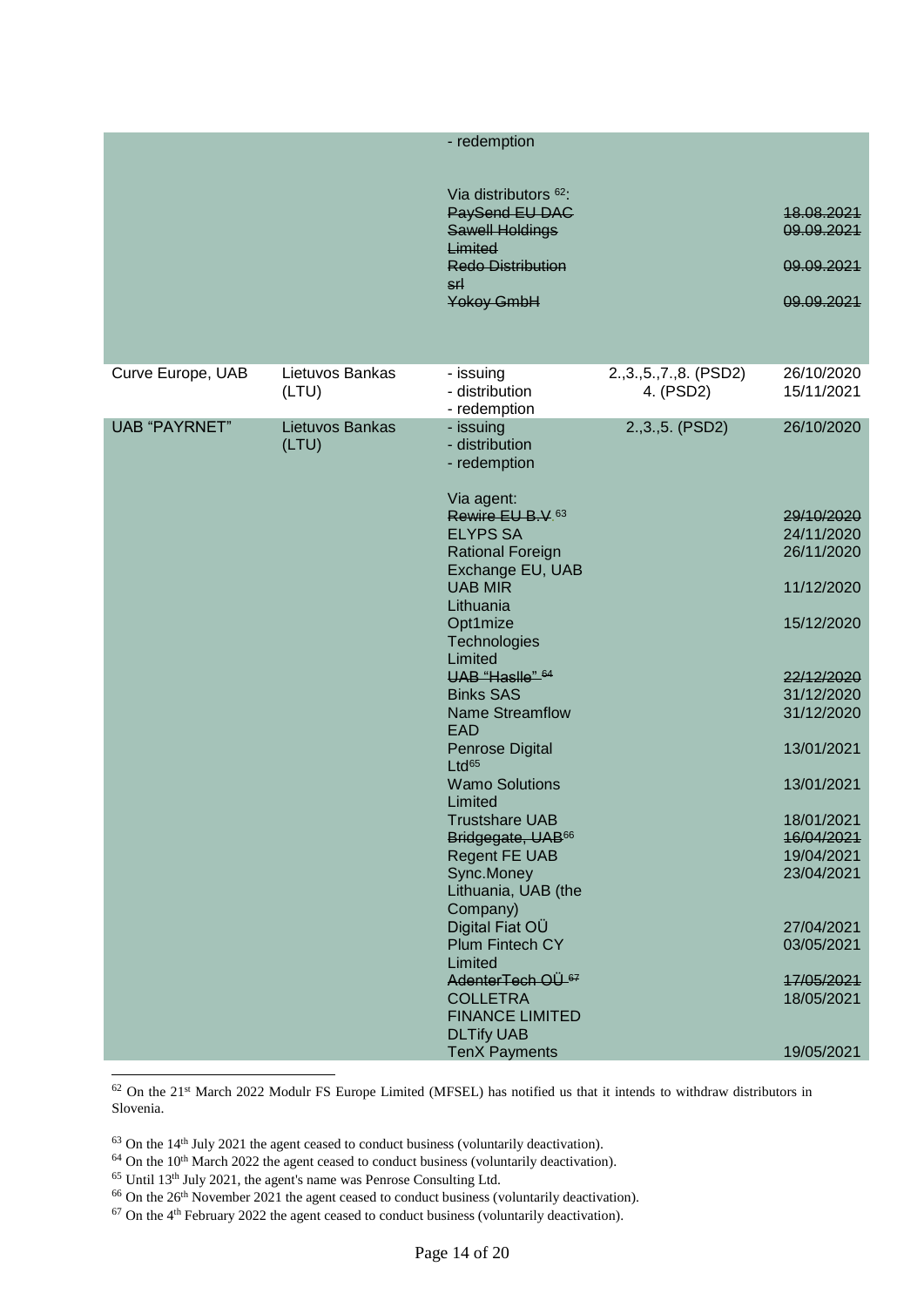| Europe AG                                 | 22/06/2021               |
|-------------------------------------------|--------------------------|
| <b>FIATWISE Software</b>                  |                          |
| AG 68                                     | 30/06/2021               |
| <b>IFX Payments</b>                       |                          |
| Europe sp. z o.o.                         | 30/06/2021               |
| <b>Metallicus UAB</b>                     | 19/08/2021               |
| BigeDirect S.A.                           | 26/10/20212              |
| <b>IFX Payments</b>                       | 29/10/2021               |
| sp.z.o.o.                                 |                          |
| <b>EMS</b>                                | 29/10/2021               |
| <b>TECHNOLOGY</b><br><b>SINGLE MEMBER</b> |                          |
| <b>PRIVATE</b>                            |                          |
| <b>COMPANY</b>                            |                          |
| Paymium Financial                         |                          |
| <b>Services France</b>                    |                          |
| Paysme Europe                             | 15/11/2021               |
| Limited                                   |                          |
| <b>LinkCy Payment</b>                     | 16/11/2021               |
| <b>Service Provider</b>                   |                          |
| <b>UAB</b>                                |                          |
| Twig Europe UAB-69                        | 26/11/2021               |
| <b>Metallicus UAB</b>                     | 1/12/2021                |
| Cross Switch S.à                          |                          |
| r.I.                                      |                          |
| <b>MONECOR</b>                            | 1/12/2021                |
| (EUROPE)                                  | 14/01/2022               |
| <b>LIMITED</b>                            | 14/01/2022               |
| <b>UAB Zeply LT</b>                       | 15/02/2022               |
| SmartPay s.r.o.                           | 22/02/2022               |
| Amon Tech OÜ                              | 16/03/2022               |
| Moonable OÜ                               | 16/03/2022<br>12/05/2022 |
| Pure Pay GmbH<br><b>MIDI FINANCIAL</b>    | 12/05/2022               |
| <b>LIMITED</b>                            |                          |
| Finadvant                                 | 12/05/2022               |
| Technologies S.L.                         |                          |
|                                           |                          |
|                                           |                          |
|                                           |                          |
|                                           |                          |
| Via distributor:                          | 29/10/2020               |
| Rewire EU B.V <sup>70</sup>               | 29/10/2020               |
| Q-Express Online                          |                          |
| Oy                                        | 24/11/2020               |
| <b>WOLI SERVICES</b>                      |                          |
| <b>LTD</b>                                | 09/12/2020               |
| <b>Plum Fintech CY</b>                    |                          |
| Limited                                   | 15/12/2020               |
| Opt1mize                                  |                          |
| Technologies<br>Limited                   | 18/12/2020               |
| <b>CPS Solutions OÜ</b>                   | 21/12/2020               |
| <b>Foris MT Limited</b>                   | 22/12/2020               |
| UAB "Haslle" 71                           | 22/12/2020               |
| <b>UAB Wirex</b>                          | 23/12/2020               |
|                                           |                          |
|                                           |                          |

<sup>68</sup> On the 17th February 2022 the agent ceased to conduct business (voluntarily deactivation).

 $69$  On the 10<sup>th</sup> March 2022 the agent ceased to conduct business (voluntarily deactivation).

 $70$  On the 14<sup>th</sup> July 2021 the distributor ceased to conduct business (voluntarily deactivation).

 $71$  On the 10<sup>th</sup> March 2022 the distributor ceased to conduct business (voluntarily deactivation).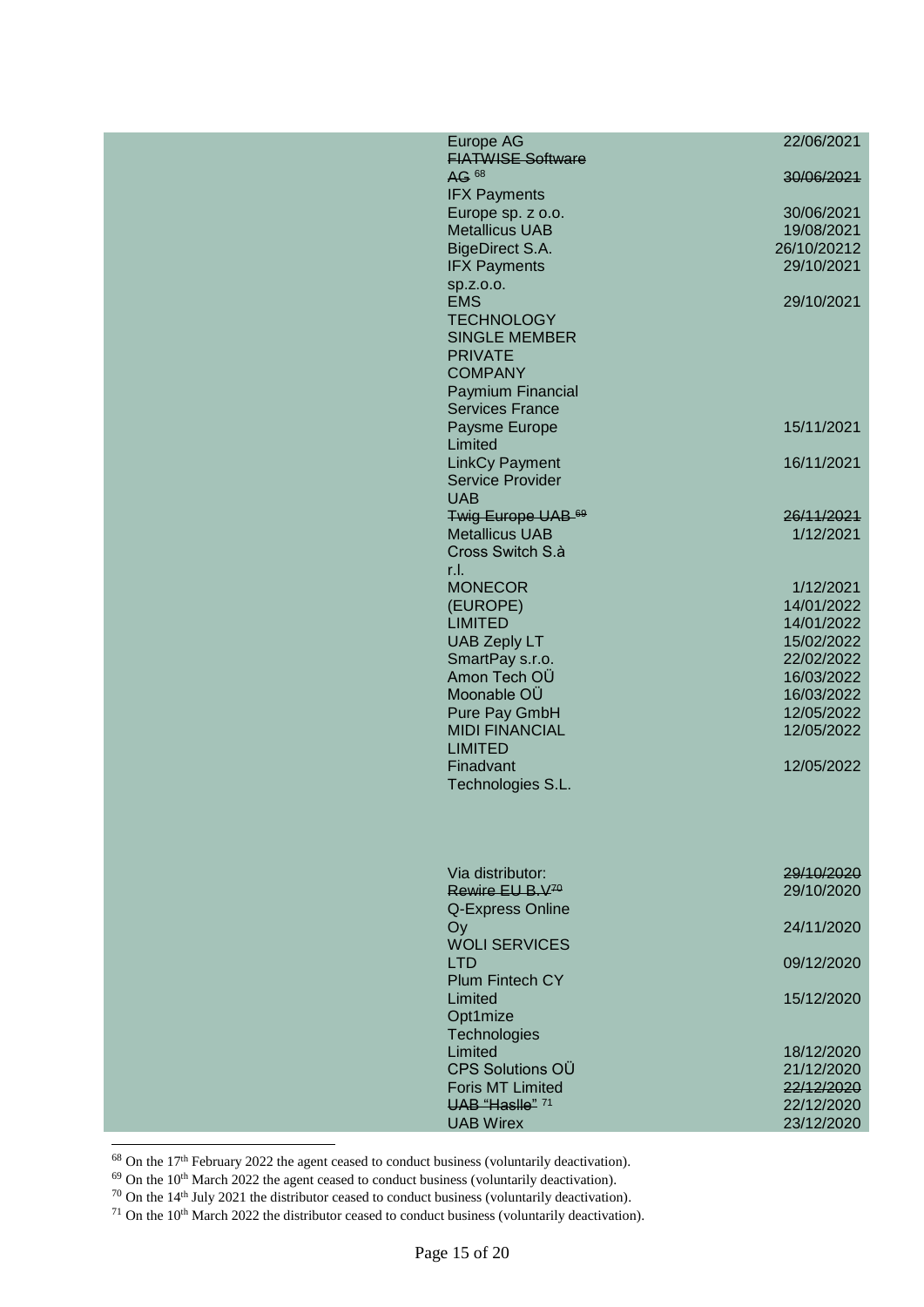| <b>UAB</b> "Creditco"        | 28/12/2020 |
|------------------------------|------------|
|                              |            |
| Die Kunden GmbH              | 13/01/2021 |
| Penrose Digital              |            |
| $Ltd^{72}$                   | 13/01/2021 |
|                              |            |
| <b>Wamo Solutions</b>        |            |
| Limited                      | 18/01/2021 |
|                              |            |
| <b>Trustshare UAB</b>        |            |
| <b>UAB Juni</b>              | 21/01/2021 |
|                              |            |
| Technology                   | 16/04/2021 |
| Bridgegate, UAB73            | 19/04/2021 |
| <b>Regent FE UAB</b>         | 23/04/2021 |
|                              |            |
| Sync.Money                   |            |
| Lithuania, UAB (the          | 26/04/2021 |
|                              |            |
| Company)                     | 27/04/2021 |
| Arf Labs OÜ <sup>74</sup>    | 17/05/2021 |
| Digital Fiat OÜ              |            |
|                              |            |
| Sureswipe E.M.I.             | 17/05/2021 |
| <b>PLC</b>                   | 18/05/2021 |
|                              |            |
| AdenterTech OU <sup>75</sup> | 18/05/2021 |
| Sparq OU-76                  |            |
| <b>COLLETRA</b>              |            |
|                              |            |
| <b>FINANCE LIMITED</b>       |            |
| <b>DLTify UAB</b>            | 19/05/2021 |
|                              |            |
| <b>Fintech Operations</b>    | 31/05/2021 |
| OÜ                           |            |
| <b>PAYWISER UAB</b>          | 01/06/2021 |
|                              |            |
| <b>TenX Payments</b>         | 22/06/2021 |
| Europe AG                    |            |
|                              |            |
| <b>LinkCy Payment</b>        | 30/07/2021 |
| <b>Service Provider</b>      |            |
| <b>UAB</b>                   |            |
|                              |            |
| <b>EMS</b>                   | 30/07/2021 |
| <b>TECHNOLOGY</b>            |            |
|                              |            |
| <b>SINGLE MEMBER</b>         |            |
| <b>PRIVATE</b>               |            |
| <b>COMPANY</b>               |            |
|                              |            |
|                              |            |
| UAB "deVere E-               | 17/08/2021 |
|                              |            |
| Money"                       | 19/08/2021 |
| <b>Metallicus UAB</b>        | 08/09/2021 |
| <b>BPS CYP LIMITED</b>       | 15/09/2021 |
|                              |            |
| Monezium Sp. z               |            |
| 0.0.                         | 19/10/2021 |
|                              |            |
| <b>B4Trust</b>               | 26/10/2021 |
| Technologies B.V.            |            |
| <b>BigeDirect S.A.</b>       | 29/10/2021 |
|                              |            |
| <b>IFX Payments</b>          |            |
| sp.z.o.o.                    | 29/10/2021 |
| <b>Fiatwise Software</b>     |            |
|                              |            |
| AG 77                        | 29/10/2021 |
| <b>EMS</b>                   |            |
|                              |            |
| <b>TECHNOLOGY</b>            |            |
| <b>SINGLE MEMBER</b>         |            |
| <b>PRIVATE</b>               |            |
|                              |            |
| <b>COMPANY</b>               | 15/11/2021 |

 $^{72}$  Until  $13^{\rm th}$  July 2021, the distributor's name was Penrose Consulting Ltd.

 $^{73}$  On the  $26<sup>th</sup>$  November 2021 the distributor ceased to conduct business (voluntarily deactivation).

 $^{74}$  On the 17<sup>th</sup> February 2022 the distributor ceased to conduct business (voluntarily deactivation).

<sup>75</sup> On the 4<sup>th</sup> February 2022 the distributor ceased to conduct business (voluntarily deactivation).

<sup>&</sup>lt;sup>76</sup> On the 15<sup>th</sup> December 2021 the distributor ceased to conduct business (voluntarily deactivation).

 $77$  On the 17<sup>th</sup> February 2022 the distributor ceased to conduct business (voluntarily deactivation).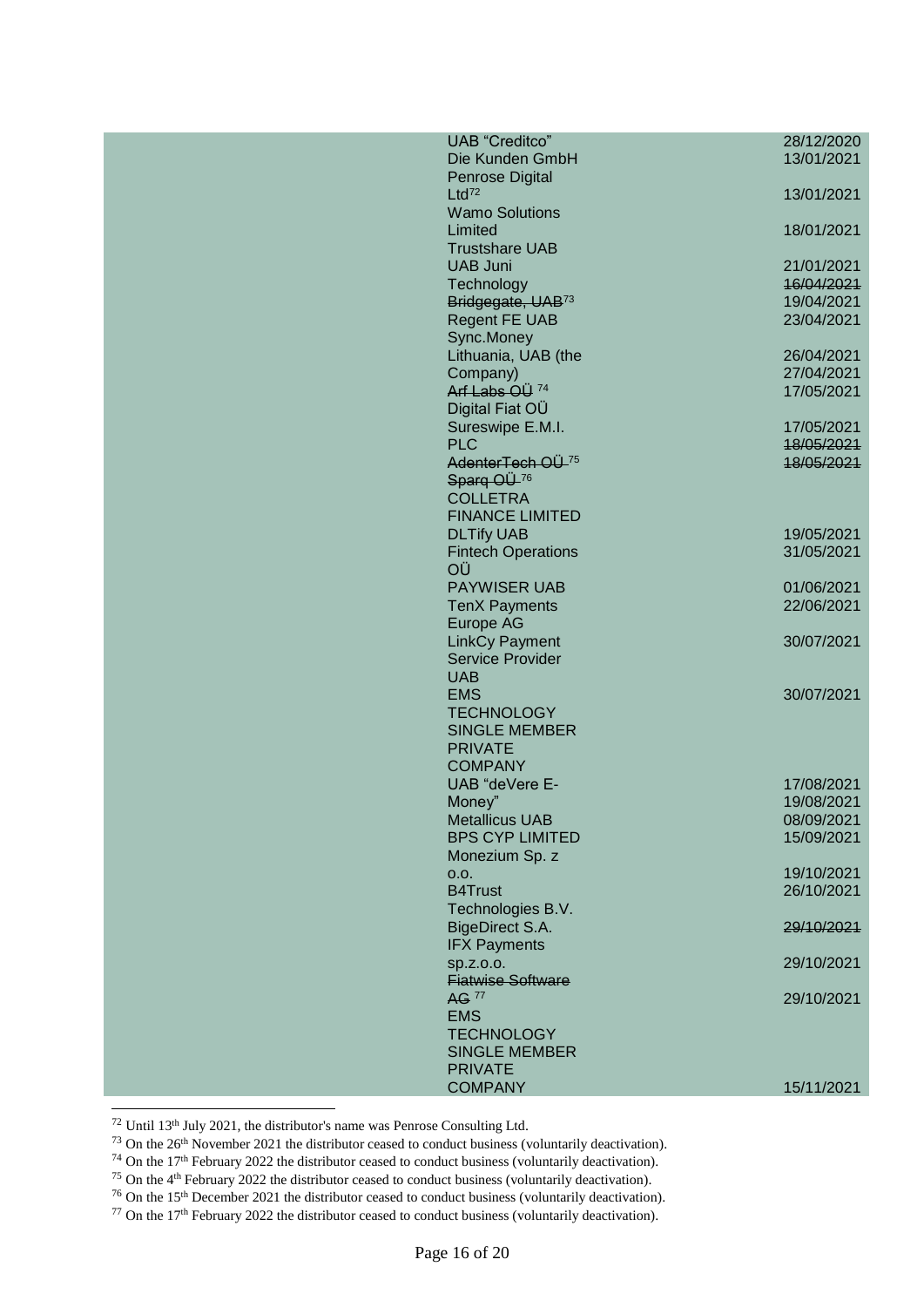|                                           |                                                                       | Paymium Financial<br><b>Services France</b><br>Paysme Europe<br>Limited                                                                                                                             |                             | 16/11/2021                                                                                                                 |
|-------------------------------------------|-----------------------------------------------------------------------|-----------------------------------------------------------------------------------------------------------------------------------------------------------------------------------------------------|-----------------------------|----------------------------------------------------------------------------------------------------------------------------|
|                                           |                                                                       | Twig Europe UAB 78<br><b>ORO PAY LTD</b><br><b>LinkCy Payment</b><br><b>Service Provider</b>                                                                                                        |                             | 26/11/2021<br>29/11/2021<br>1/12/2021                                                                                      |
|                                           |                                                                       | <b>UAB</b><br><b>Metallicus UAB</b><br>Cross Switch S.à                                                                                                                                             |                             | 1/12/2021<br>14/01/2022                                                                                                    |
|                                           |                                                                       | r.l.<br><b>MONECOR</b>                                                                                                                                                                              |                             | 14/01/2022                                                                                                                 |
|                                           |                                                                       | (EUROPE) LIMITE<br><b>UAB Zeply LT</b><br>SmartPay s.r.o.<br>Amon Tech OÜ<br>Moonable OÜ<br>Revuto OÜ<br>Pure Pay GmbH<br><b>MIDI FINANCIAL</b><br><b>LIMITED</b><br>Finadvant<br>Technologies S.L. |                             | 15/02/2022<br>22/02/2022<br>16/03/2022<br>16/03/2022<br>16/03/2022<br>04/04/2022<br>12/05/2022<br>12/05/2022<br>12/05/2022 |
|                                           |                                                                       |                                                                                                                                                                                                     |                             |                                                                                                                            |
| <b>UAB Travel Union</b>                   | Lietuvos Bankas<br>(LTU)                                              | - issuing<br>- distribution<br>- redemption                                                                                                                                                         | $2.,3.,5.$ (PSD2)           | 26/10/2020                                                                                                                 |
| PCS Transfer, UAB                         | Lietuvos Bankas<br>(LTU)                                              | - issuing<br>- distribution<br>- redemption                                                                                                                                                         | 3.,5. (PSD2)                | 26/10/2020                                                                                                                 |
| <b>Corporate Services</b><br><b>UAB</b>   | Lietuvos Bankas<br>(LTU)                                              | - issuing<br>- distribution<br>- redemption                                                                                                                                                         | $1.,2.,3.,5.$ (PSD2)        | 26/10/2020                                                                                                                 |
| PingPong Europe SA                        | Commission de<br>Surveillance du<br><b>Secteur Financier</b><br>(LUX) | - issuing<br>- distribution<br>- redemption                                                                                                                                                         | 3.,6. (PSD2)<br>5. (PSD2)   | 05/11/2020<br>23/03/2022                                                                                                   |
| <b>Transact Payments</b><br>Malta Limited | <b>Malta Financial</b><br>Services Authority<br>(MLT)                 | - issuing<br>- distribution<br>- redemption                                                                                                                                                         | 1.,2.,3.,4.,5.,6.<br>(PSD2) | 18/11/2020                                                                                                                 |
| <b>B2Mobility GmbH</b>                    | Bundesanstalt für<br>Finanzdienstleistun<br>gsaufsicht (DEU)          |                                                                                                                                                                                                     | 5. (PSD2)                   | 20/11/2020                                                                                                                 |
| JoomPay Europe S.A.                       | Commission de<br>Surveillance du<br><b>Secteur Financier</b><br>(LUX) | - issuing<br>- distribution<br>- redemption                                                                                                                                                         | 5. (PSD2)                   | 24/11/2020                                                                                                                 |
| <b>DiPocket UAB</b>                       | Lietuvos Bankas<br>(LTU)                                              | - issuing<br>- distribution<br>- redemption                                                                                                                                                         | 1, 2, 3, 5, 7, 8.<br>(PSD2) | 27/11/2020                                                                                                                 |
| Pleo Financial<br>Services A/S            | The Danish<br>Financial<br>Supervisory<br>Authority<br>(DK)           | - issuing<br>- distribution<br>- redemption                                                                                                                                                         | 3., 4., 5. (PSD2)           | 10/12/2020                                                                                                                 |
| <b>ESPOS NORGE AS</b>                     | Finanstilsynet                                                        | - issuing                                                                                                                                                                                           | 1.,2.,3.,5.,6. (PSD2)       | 11/12/2020                                                                                                                 |

 $^{78}$  On the 10<sup>th</sup> March 2022 the distributor ceased to conduct business (voluntarily deactivation).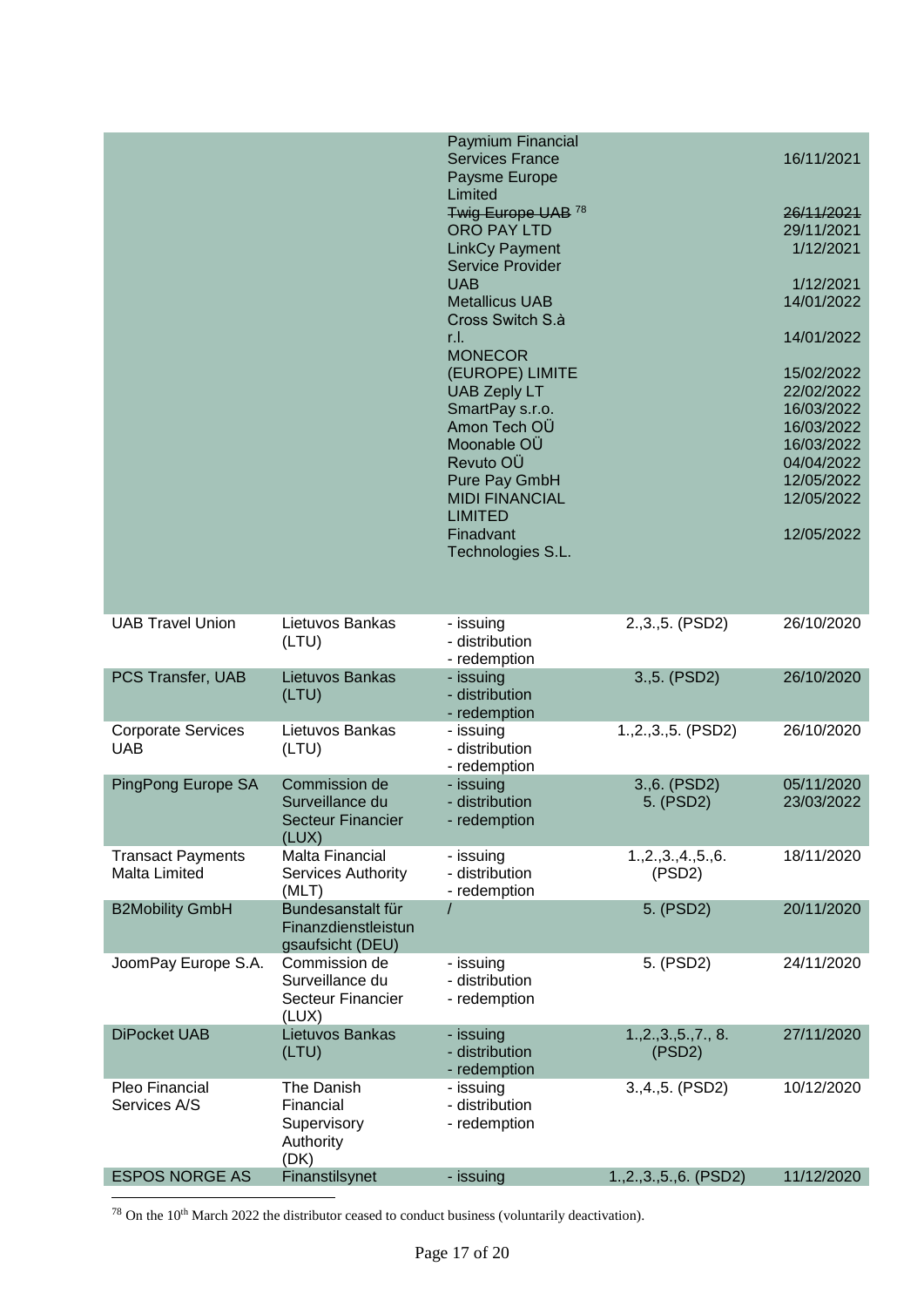|                                                   | (NOR)                                                               | - distribution<br>- redemption              |                                |            |
|---------------------------------------------------|---------------------------------------------------------------------|---------------------------------------------|--------------------------------|------------|
| Rewire EU B.V.                                    | De Nederlandsche<br>Bank (NLD)                                      | - issuing<br>- distribution<br>- redemption | 1.,2.,3.,5.,6. (PSD2)          | 18/12/2020 |
| <b>OFX Payments</b><br><b>Ireland Limited</b>     | Central Bank of<br>Ireland (IRL)                                    | - issuing<br>- distribution<br>- redemption | 3., 4., 5., 6. (PSD2)          | 18/12/2020 |
| FUNDSTR UAB <sup>79</sup>                         | Lietuvos Bankas<br>(LTU)                                            | - issuing<br>- distribution<br>- redemption | 1.,2.,3.,4.,5.,6.<br>(PSD2)    | 30/12/2020 |
| UAB "Argentum<br>Mobile"                          | Lietuvos Bankas<br>(LTU)                                            | - issuing<br>- distribution<br>- redemption | 2.,3.,4.,5.,7.,8.<br>(PSD2)    | 30/12/2020 |
| <b>UAB B4B Payments</b><br>Europe                 | Lietuvos Bankas<br>(LTU)                                            | - issuing<br>- distribution<br>- redemption | 2., 3., 5. (PSD2)              | 30/12/2020 |
| <b>Mifinity Malta Limited</b>                     | <b>Malta Financial</b><br><b>Services Authority</b><br>(MLT)        | - issuing<br>- distribution<br>- redemption | 1., 2., 3., 5. (PSD2)          | 05/01/2021 |
| <b>UAB Guru Pay</b>                               | Lietuvos Bankas<br>(LTU)                                            | - issuing<br>- distribution<br>- redemption | 3. (PSD2)                      | 26/01/2021 |
| <b>Bnext Electronic</b><br>Issuer EDE, S.L.       | Banco de Espana<br>(ESP)                                            | - issuing<br>- distribution<br>- redemption | 2., 3., 5. (PSD2)              | 28/01/2021 |
| W.A.G. Issuing<br>Services, a.s.                  | <b>Czech National</b><br>Bank<br>(CNB)                              | - issuing<br>- distribution<br>- redemption | 3., 4., 5. (PSD2)              | 01/02/2021 |
| <b>Clearshift UAB</b>                             | Lietuvos Bankas<br>(LTU)                                            | - issuing<br>- distribution<br>- redemption | 3., 5. (PSD2)                  | 01/03/2021 |
| Alpha FX Europe<br>Limited                        | Malta Financial<br>Services Authority<br>(MLT)                      | - issuing<br>- distribution<br>- redemption |                                | 11/03/2021 |
| Foxpay, UAB                                       | Lietuvos Bankas<br>(LTU)                                            | - issuing<br>- distribution<br>- redemption | 1, 2, 3, 5, 6, 7, 8.<br>(PSD2) | 22/03/2021 |
| <b>UAB UPLATA EU</b>                              | Lietuvos Bankas<br>(LTU)                                            | - issuing<br>- distribution<br>- redemption | 3., 5., 7., 8. (PSD2)          | 26/04/2021 |
| Airwallex (Netherlanc<br>B.V.                     | De Nederlandsche<br>Bank (NLD)                                      | - issuing<br>- distribution<br>- redemption | 1.,2.,3.,4.,5.,6.<br>(PSD2)    | 04/05/2021 |
| Nayax Europe UAB                                  | Lietuvos Bankas<br>(LTU)                                            | - issuing<br>- distribution<br>- redemption | 2., 3., 5., 6. (PSD2)          | 05/05/2021 |
| <b>SFPMEI</b>                                     | Autorité de contrôle<br>prudentiel et de<br><b>Resolution (FRA)</b> | - issuing<br>- distribution<br>- redemption | 2., 3., 5. (PSD2)              | 07/05/2021 |
| <b>WITTY GLOBAL UAB</b>                           | Lietuvos Bankas<br>(LTU)                                            | - issuing<br>- distribution<br>- redemption | 2., 3., 5. (PSD2)              | 10/05/2021 |
| UAB "H Pay & Go"                                  | Lietuvos Bankas<br>(LTU)                                            | - issuing<br>- distribution<br>- redemption | 3.,5. (PSD2)                   | 03/06/2021 |
| <b>UAB</b> "Rebellion<br><b>Fintech Services"</b> | Lietuvos Bankas<br>(LTU)                                            | - issuing<br>- distribution<br>- redemption | 3.,5. (PSD2)                   | 19/07/2021 |

 $79$  Until 30. April 2021, the institution's name was FIDELIS EUROPE UAB

-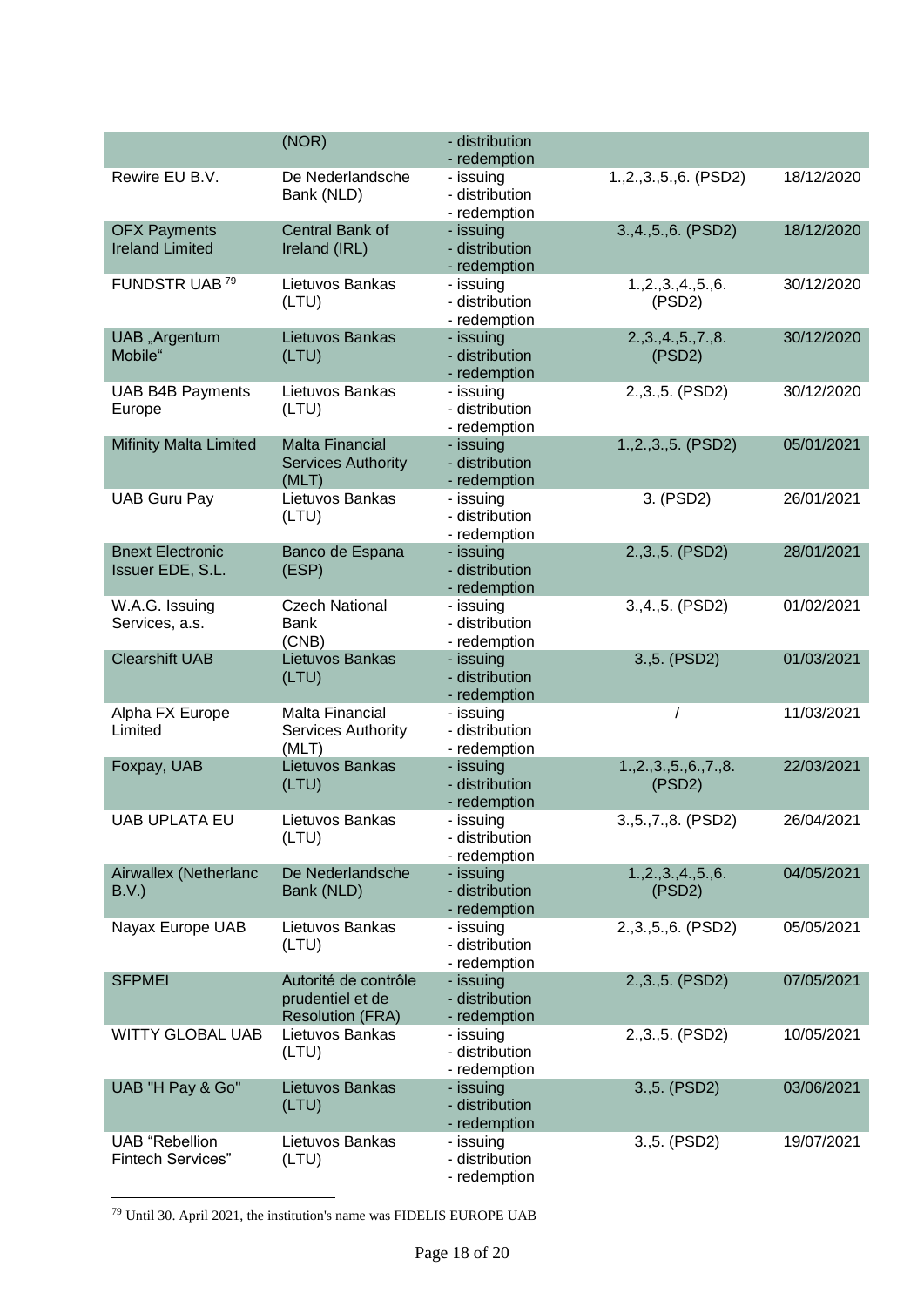| Sezzle Lithuania,<br><b>UAB</b>                     | Lietuvos Bankas<br>(LTU)                                            | - issuing<br>- distribution<br>- redemption | 2., 3., 4., 5., 6. (PSD2)                                | 05/08/2021               |
|-----------------------------------------------------|---------------------------------------------------------------------|---------------------------------------------|----------------------------------------------------------|--------------------------|
| Stanhope Financial,<br><b>LLC</b>                   | Lietuvos Bankas<br>(LTU)                                            | - issuing<br>- distribution<br>- redemption | 1., 2., 3., 4., 5. (PSD2)                                | 12/08/2021               |
| Andaria Financial<br>Services Ltd ("AFSL")          | <b>Malta Financial</b><br><b>Services Authority</b><br>(MLT)        | - issuing<br>- distribution<br>- redemption | 1., 3., 5. (PSD2)                                        | 24/08/2021               |
| SKPAY, a. s.                                        | National Bank of<br>Slovakia (SVK)                                  | - issuing<br>- distribution<br>- redemption | 5. (PSD2)                                                | 14/09/2021               |
| Moneybase Limited                                   | <b>Malta Financial</b><br><b>Services Authority</b><br>(MLT)        | - issuing<br>- distribution<br>- redemption | $1.,2.,3.,5.$ (PSD2)                                     | 24/09/2021               |
| KogoPay UAB                                         | Lietuvos Bankas<br>(LTU)                                            | - issuing<br>- distribution<br>- redemption | 2., 3., 5. (PSD2)                                        | 29/10/2021               |
| PAYMONT, UAB                                        | Lietuvos Bankas<br>(LTU)                                            | - issuing<br>- distribution<br>- redemption | 3.,4.,5.,6. (PSD2)                                       | 29/10/2021               |
| <b>MARKET PAY</b>                                   | Autorité de contrôle<br>prudentiel et de<br><b>Resolution (FRA)</b> |                                             | 3., 5., 7. (PSD2)                                        | 03/11/2021               |
| Paydoo Payments,<br><b>UAB</b>                      | Lietuvos Bankas<br>(LTU)                                            |                                             | 3. (PSD2)<br>Via agent:<br>Uphold, LDA (the<br>"Uphold") | 04/11/2021               |
| Zalando Payments<br>GmbH                            | Bundesanstalt für<br>Finanzdienstleistun<br>gsaufsicht (DEU)        |                                             | 5. (PSD2)                                                | 30/11/2021               |
| Squareup<br><b>International Limited</b><br>("SIL") | Central Bank of<br>Ireland (IRL)                                    | - issuing<br>- distribution<br>- redemption | 3.,5. (PSD2)<br>3. (PSD2)                                | 02/12/2021<br>04/04/2022 |
| <b>FINOM Payments</b><br>B.V.                       | De Nederlandsche<br>Bank (NLD)                                      | - issuing<br>- distribution<br>- redemption | 1., 2., 5., 7., 8. (PSD2)                                | 14/12/2021               |
| <b>Modulr Finance BV</b>                            | De Nederlandsche<br>Bank (NLD)                                      | - issuing                                   | 1, 2, 3, 5, 7, 8.<br>(PSD2)                              | 05/01/2022               |
| Harmoniie SAS                                       | Autorité de contrôle<br>prudentiel et de<br><b>Resolution (FRA)</b> | - issuing<br>- distribution<br>- redemption | 3.,5. (PSD2)                                             | 28/01/2022               |
| Safenetpay ApS                                      | The Danish<br>Financial<br>Supervisory<br>Authority<br>(DK)         | - issuing<br>- distribution<br>- redemption | 1.,2.,3.,5.,6. (PSD2)                                    | 07/02/2022               |
| Ziglu Europe ApS                                    | The Danish<br>Financial<br>Supervisory<br>Authority<br>(DK)         | - issuing<br>- distribution<br>- redemption |                                                          | 09/02/2022               |
| <b>MGL Wallet LTD</b>                               | Central Bank of<br>Cyprus (CYP)                                     | - issuing<br>- distribution<br>- redemption | 3. (PSD2)                                                | 21/02/2022               |
| <b>EPMAP Limited</b>                                | Central Bank of<br>Cyprus (CYP)                                     | - issuing<br>- distribution<br>- redemption | 3.,5. (PSD2)                                             | 21/02/2022               |